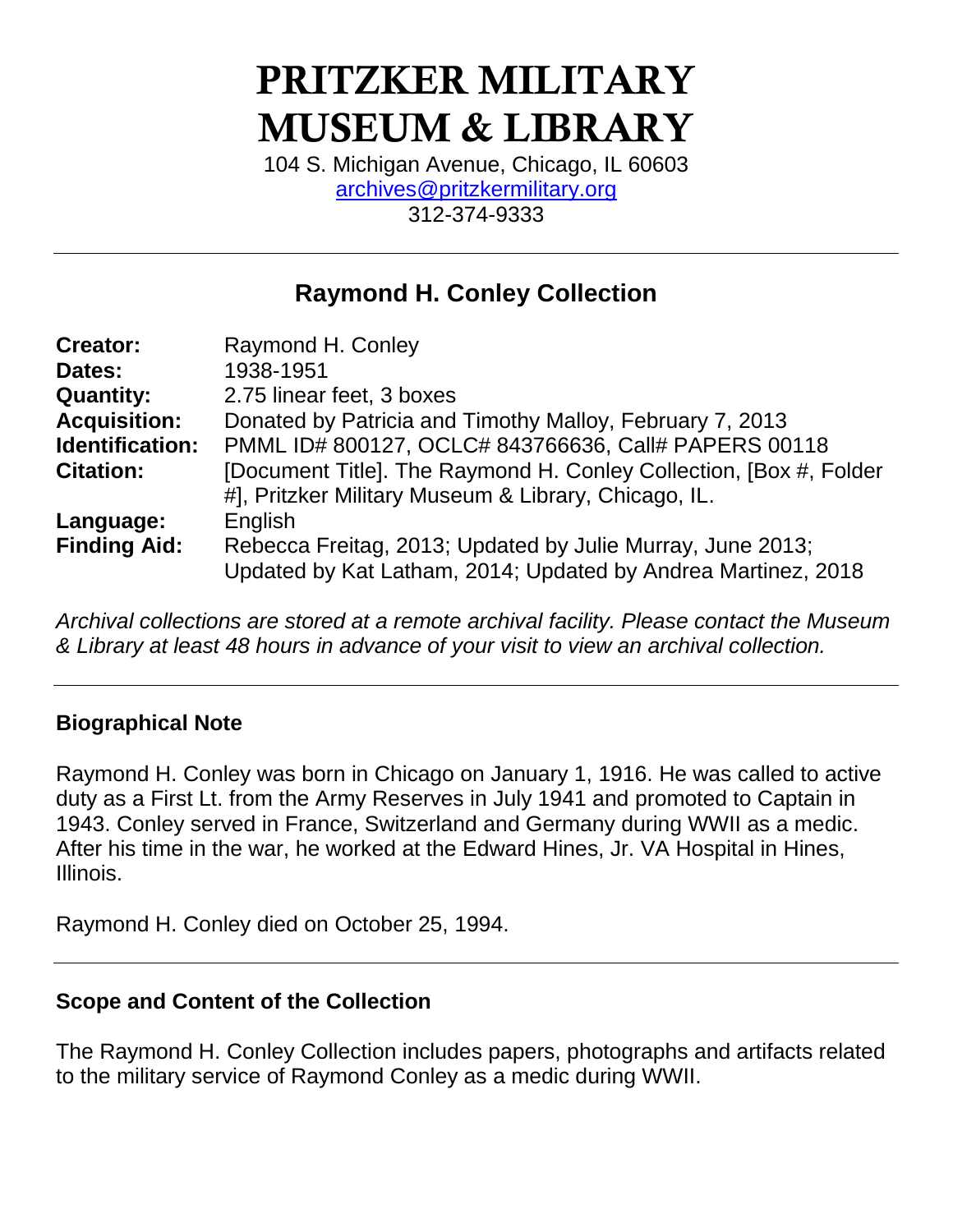#### **Arrangement**

The collection arrived with no discernible order and was rearranged by PMML staff. The collection is contained within 2 legal boxes and 1 oversize box.

#### **Rights**

Copyrights held by Patricia and Timothy Malloy were transferred to the Pritzker Military Museum & Library. All other rights are held by the author or publisher. Users assume responsibility for following copyright laws as established by US Code Title 17.

#### **Key Subjects**

This collection is indexed under the following headings in the Library's online catalog. Researchers interested in materials about related topics, persons, or places should search the catalog using these subject headings.

#### **Names**

Conley, Raymond C.

#### **Subjects**

France **Germany Switzerland** United States—Army—Medical Corps World War, 1939-1945

#### **Related Material**

#### **Separations**

- **Item ID Description Date** 800127451 7th Army Shoulder Sleeve Insignia 800127452 Raymond Conley dog tags
- 800127453 Nazi flag LOH KR-FL 80/135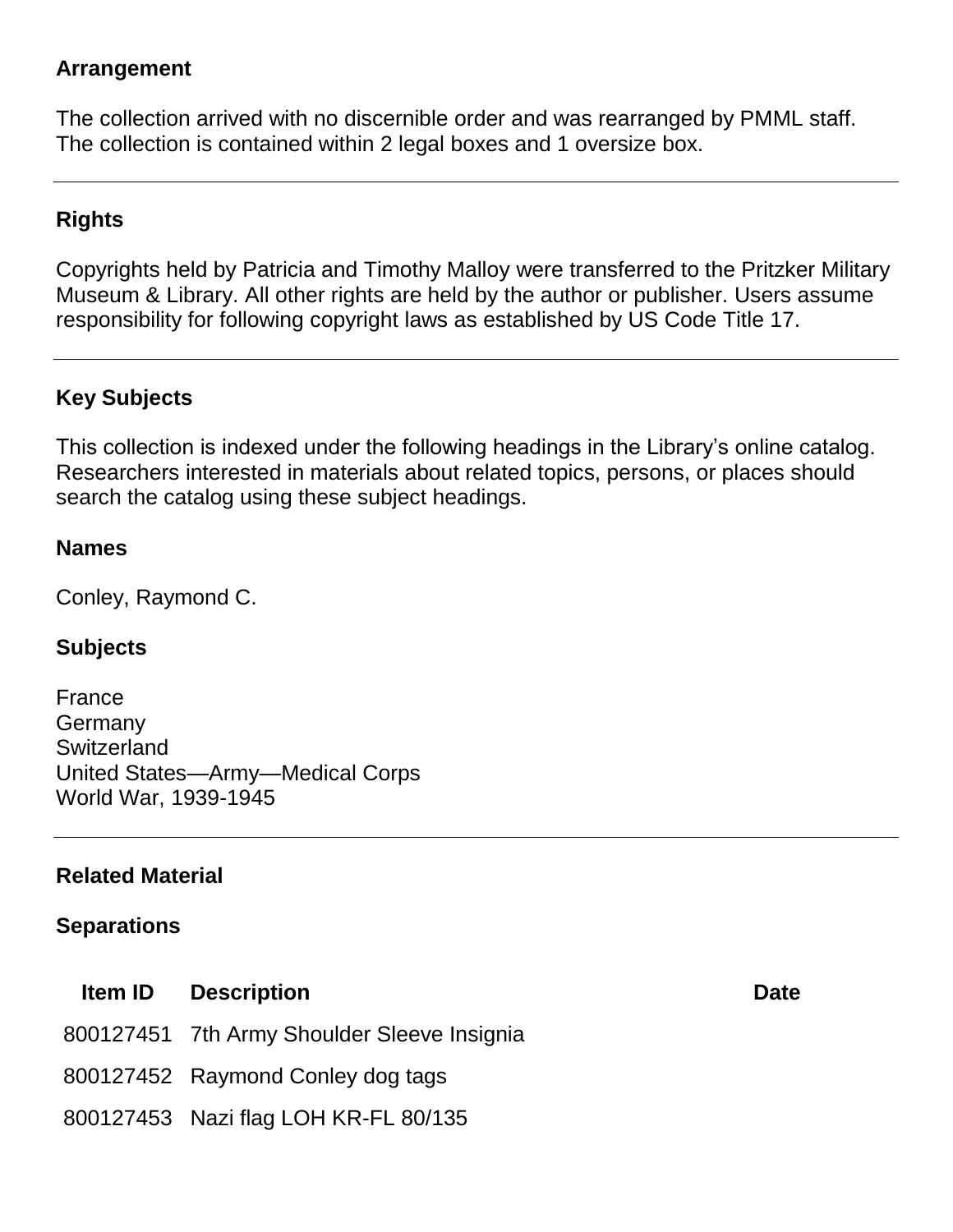|                         | 3 canisters and a paper bag of film negatives - located in |
|-------------------------|------------------------------------------------------------|
| "Photograph Collection" |                                                            |

|           | <b>Photographs</b> - Located in "Photograph Collection Box<br>29"           | 1938-<br>1968 |
|-----------|-----------------------------------------------------------------------------|---------------|
| 800127147 | Kodachrome Slide- Raymond Conley at Army Base                               | n.d.          |
| 800127148 | Raymond Conley at café in the mountains                                     | n.d.          |
| 800127149 | Raymond Conley on a sidewalk in the mountains                               | n.d.          |
| 800127150 | Raymond Conley on a trail in the mountains                                  | n.d.          |
| 800127151 | Scenic view of mountains through a passageway                               | n.d.          |
| 800127152 | Raymond Conley at the Engelberg Swimming Pool                               | n.d.          |
| 800127153 | Raymond Conley with friend at the Engelberg Swimming<br>Pool                | n.d.          |
|           | 800127154 Raymond Conley on lift ride                                       | n.d.          |
| 800127155 | Aerial view of the Engelberg Swimming Pool                                  | n.d.          |
| 800127156 | Raymond Conley with friend on a mountain trail                              | n.d.          |
| 800127157 | Man in a suit standing next to the Engelberg Swimming<br>Pool               | n.d.          |
|           | 800127158 Man on a sidewalk in a European town                              | n.d.          |
| 800127159 | Raymond Conley and friend poolside at the Engelberg<br><b>Swimming Pool</b> | n.d.          |
|           | 800127160 Raymond Conley on a sidewalk in a European town                   | n.d.          |
| 800127161 | Raymond Conley on a mountaintop                                             | n.d.          |
| 800127162 | Raymond Conley on a mountain                                                | n.d.          |
| 800127163 | Buildings on a mountain in the distance                                     | n.d.          |
| 800127164 | Raymond Conley at a mountain café                                           | n.d.          |
| 800127165 | Raymond Conley in a lift ride in the mountains                              | n.d.          |
| 800127166 | A big gated building from a distance                                        | n.d.          |
| 800127167 | Buildings along a river near a bridge                                       | n.d.          |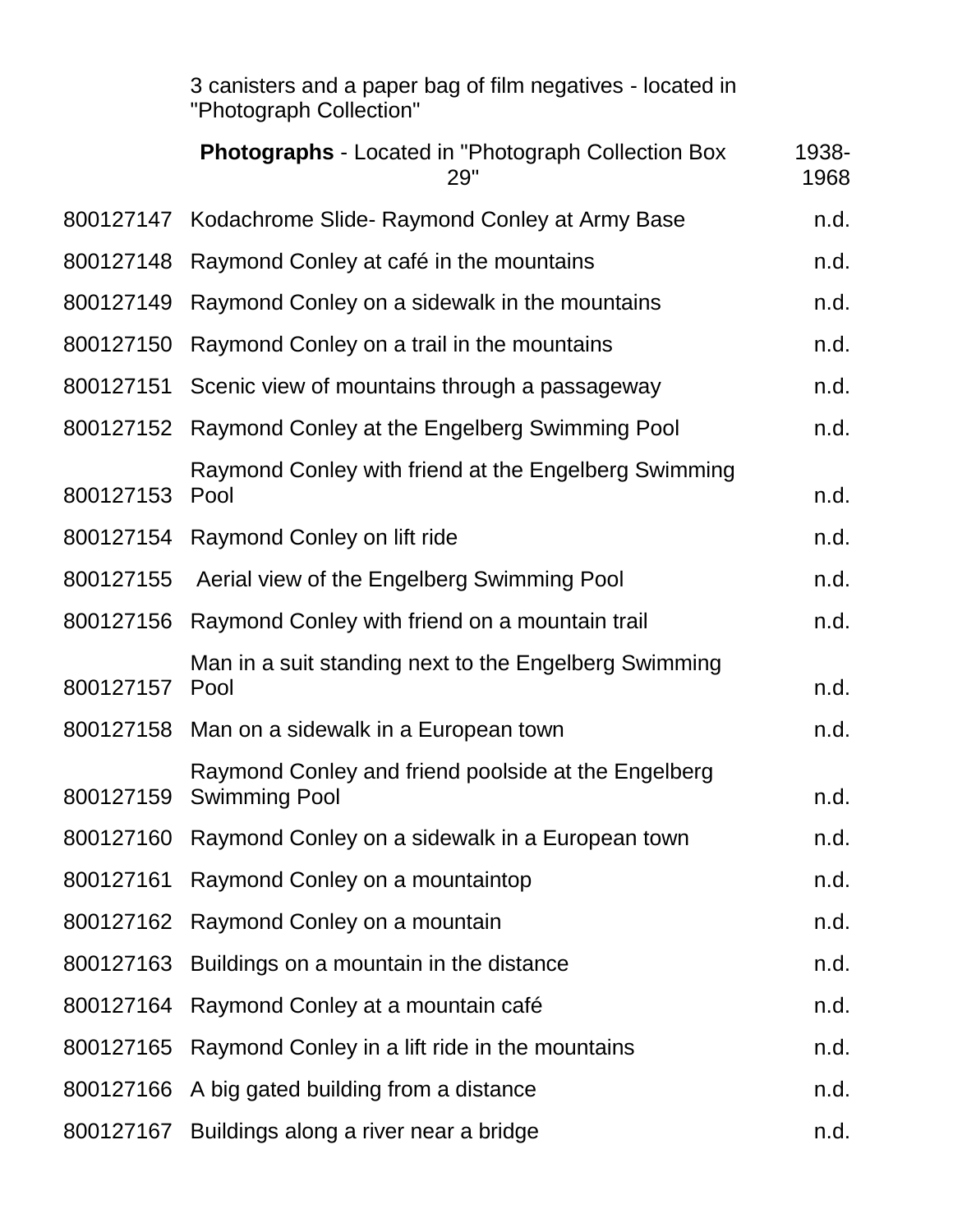|           | 800127168 Looking down from the top of a lift ride                     | n.d. |
|-----------|------------------------------------------------------------------------|------|
|           | 800127169 Raymond Conley standing near a fence on a mountain           | n.d. |
| 800127170 | Boats at a dock, taken from a boat on the water with<br>soldiers on it | n.d. |
| 800127171 | The Eiffel Tower and a Mini-statue of Liberty from the<br>water        | n.d. |
|           | 800127172 Man walking past boat docks                                  | n.d. |
|           | 800127173 Aerial view of a town in the mountains                       | n.d. |
|           | 800127174 View of a house on an island from the water                  | n.d. |
| 800127175 | Boats at a dock                                                        | n.d. |
|           | 800127176 View of a building from the water                            | n.d. |
|           | 800127177 Raymond Conley standing in front of a wall                   | n.d. |
| 800127178 | Raymond Conley sitting on a wall near a castle                         | n.d. |
|           | 800127179 View of a town from the water                                | n.d. |
|           | 800127180 View of a church from the water                              | n.d. |
| 800127181 | A castle                                                               | n.d. |
|           | 800127182 Soldiers at a military basecamp                              | n.d. |
|           | 800127183 Two soldiers in a doorway                                    | n.d. |
|           | 800127184 Raymond Conley in front of a house in the mountains          | n.d. |
| 800127185 | <b>Railroad tracks</b>                                                 | n.d. |
| 800127186 | Raymond Conley descending stairs from a stone<br>building              | n.d. |
|           | 800127187 Raymond Conley and friend in front of steps                  | n.d. |
| 800127188 | Two soldiers in a doorway                                              | n.d. |
| 800127189 | Soldiers near a military vehicle                                       | n.d. |
|           | 800127190 Soldiers at a military basecamp                              | n.d. |
| 800127191 | Raymond Conley and friend at a military basecamp                       | n.d. |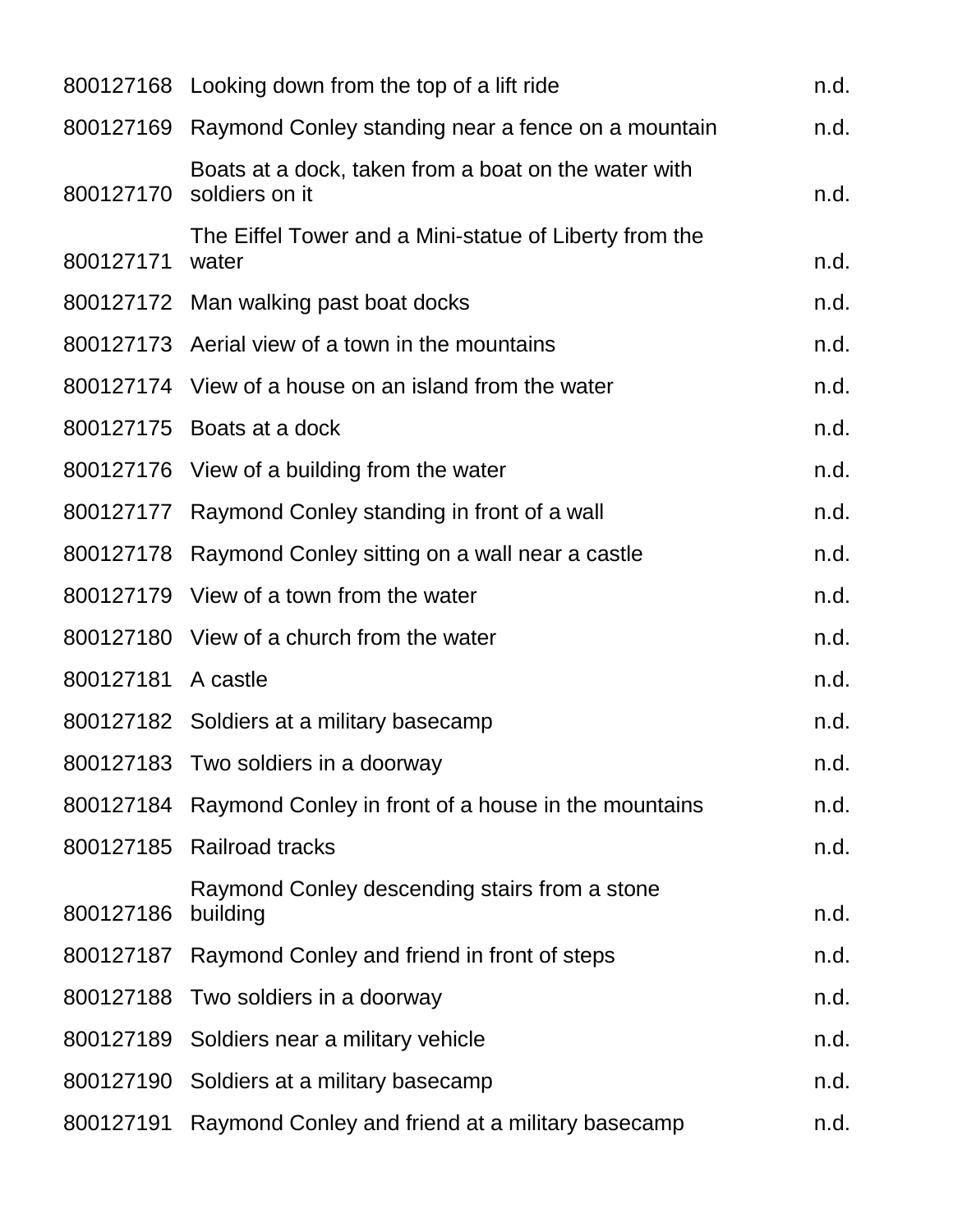|           | 800127192 A soldier next to a cable car stop                 | n.d. |
|-----------|--------------------------------------------------------------|------|
|           | 800127193 Military vehicle                                   | n.d. |
|           | 800127194 Soldiers at a lift ride dock                       | n.d. |
|           | 800127195 Soldiers near the woods                            | n.d. |
|           | 800127196 A soldier talking to a woman                       | n.d. |
|           | 800127197 Soldiers on a path in the woods                    | n.d. |
|           | 800127198 Soldiers in the woods                              | n.d. |
|           | 800127199 Soldiers on a path in the woods                    | n.d. |
|           | 800127200 Nurses, doctors and patients in a medical hospital | n.d. |
|           | 800127201 Nurses, doctors and patients in a medical hospital | n.d. |
|           | 800127202 Nurses, doctors and patients in a medical hospital | n.d. |
|           | 800127203 Nurses, doctors and patients in a medical hospital | n.d. |
|           | 800127204 Soldier in a town                                  | n.d. |
|           | 800127205 Soldiers in a town                                 | n.d. |
|           | 800127206 Soldier in a town                                  | n.d. |
|           | 800127207 Soldiers in a town                                 | n.d. |
|           | 800127208 Soldier in a town                                  | n.d. |
|           | 800127209 Smiling soldier portrait                           | n.d. |
|           | 800127210 Smiling soldier portrait                           | n.d. |
| 800127211 | Smiling soldier portrait                                     | n.d. |
|           | 800127212 Smiling soldier portrait                           | n.d. |
|           | 800127213 Smiling soldier portrait                           | n.d. |
|           | 800127214 Three men in front of a cabin                      | n.d. |
| 800127215 | Two soldiers walking                                         | n.d. |
|           | 800127216 Soldiers boarding a train                          | n.d. |
|           | 800127217 Raymond Conley and a woman                         | n.d. |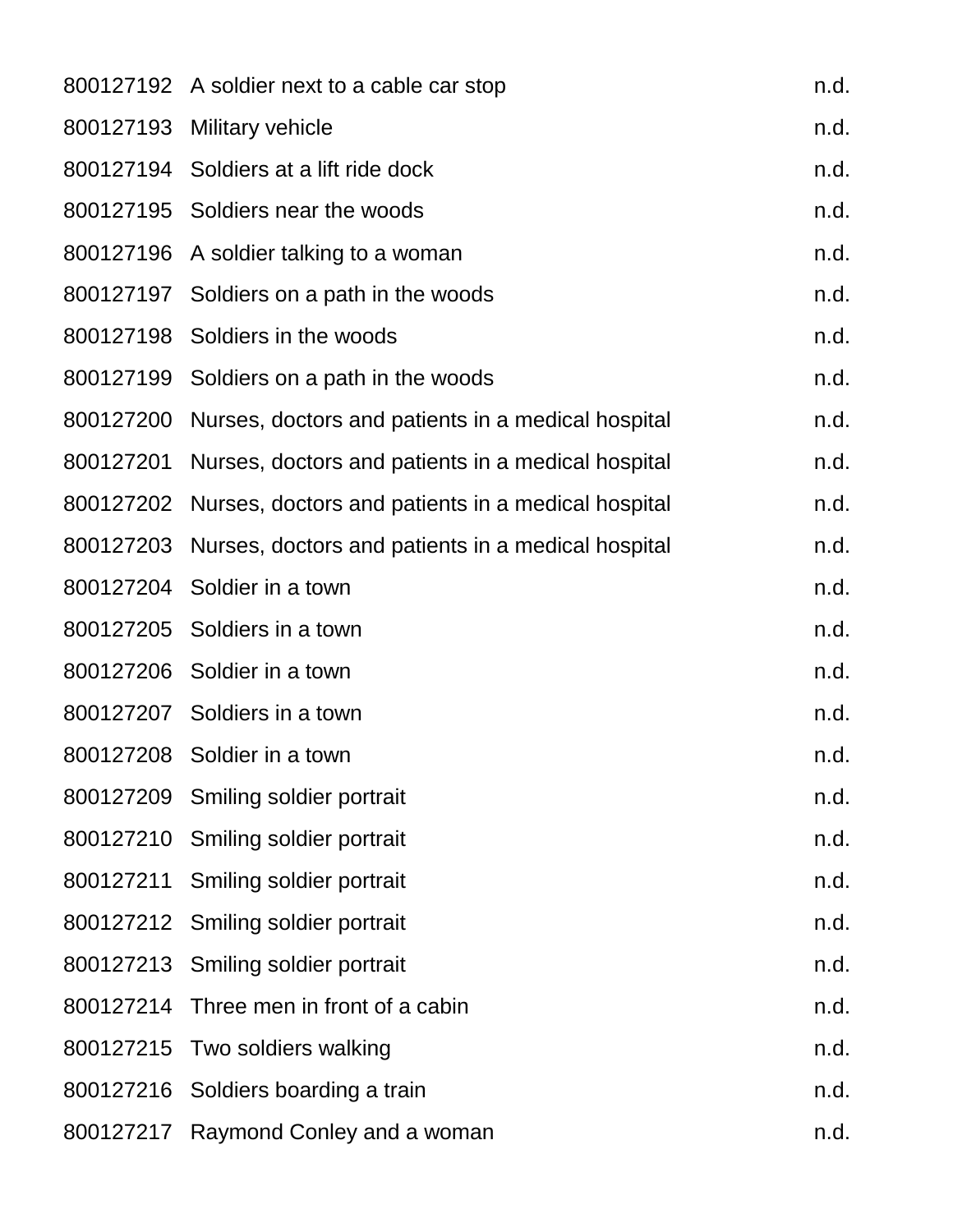|           | 800127218 Raymond Conley smiling                                                                                                            | n.d.          |
|-----------|---------------------------------------------------------------------------------------------------------------------------------------------|---------------|
| 800127219 | Raymond Conley and a woman having a picnic July<br>1940                                                                                     | <b>Jul-40</b> |
|           | 800127220 Raymond Conley and a soldier standing near steps                                                                                  | n.d.          |
| 800127221 | Two men and a dog on a porch                                                                                                                | n.d.          |
|           | 800127222 Three men in front of a tree                                                                                                      | n.d.          |
|           | 800127223 A man in a swimsuit and a nurse                                                                                                   | Sep-38        |
|           | Raymond Conley and a soldier standing near the<br>800127224 Engelberg pool                                                                  | n.d.          |
|           | 800127225 Wedding in a cathedral                                                                                                            | n.d.          |
|           | 800127226 Raymond Conley                                                                                                                    | 1968          |
|           | 800127227 Raymond Conley in scrubs portrait                                                                                                 | n.d.          |
| 800127228 | Raymond Conley near a plane                                                                                                                 | n.d.          |
|           | 800127229 Raymond Conley and John Orndorff                                                                                                  | 6/20/1945     |
|           | 800127230 Dr. Grant Taylor, Duke hospital, Durham, NC                                                                                       | n.d.          |
| 800127231 | Dr. Raymond H. Conley in battle dress WWII                                                                                                  | n.d.          |
|           | Regensburg Germany- John Orndorff, Raymond<br>800127232 Conley, Larry Pratt, John H. Hynes, Sam Porfido,<br>Margaret Heath, Oscar E. Vanier | May-45        |
|           | 800127233 Two women walking in a European village                                                                                           | n.d.          |
|           | 800127234 Raymond Conley in front of a tank                                                                                                 | n.d.          |
|           | 800127235 Soldiers on a horse-drawn cart                                                                                                    | n.d.          |
| 800127236 | Medical tents in a field                                                                                                                    | n.d.          |
|           | 800127237 Hospital in town                                                                                                                  | n.d.          |
|           | 800127238 Dr. William Howard on stair rail                                                                                                  | n.d.          |
|           | 800127239 Dr. William Howard on steps                                                                                                       | n.d.          |
| 800127240 | Soldier in front of a group of buildings                                                                                                    | n.d.          |
| 800127241 | Soldier in front of a group of buildings                                                                                                    | n.d.          |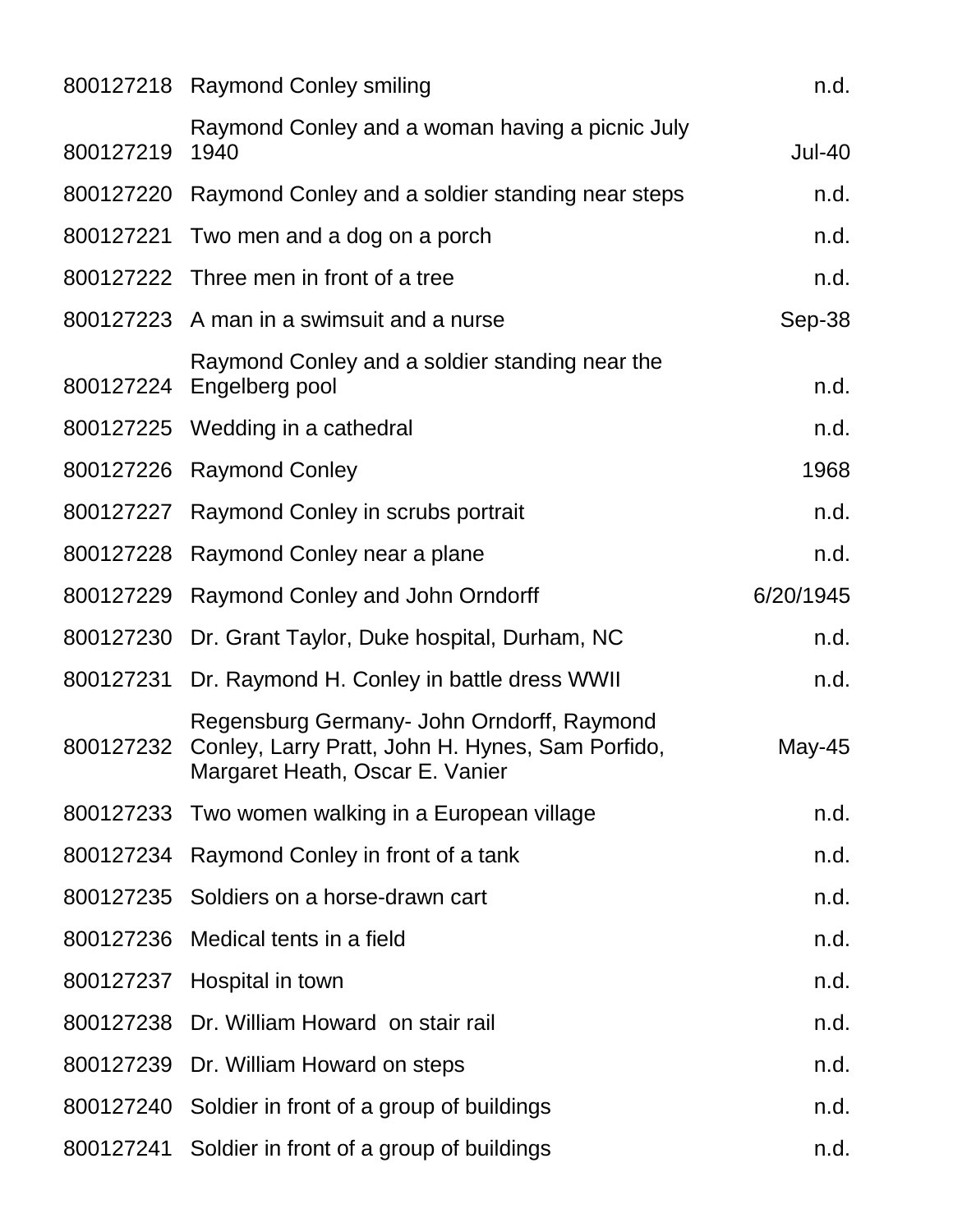|                      | 800127242 Raymond Conley on steps                                | n.d.   |
|----------------------|------------------------------------------------------------------|--------|
|                      | 800127243 Raymond Conley in front of building                    | n.d.   |
|                      | 800127244 A group of soldiers in front of a building             | n.d.   |
|                      | 800127245 A group of soldiers in front of a building             | n.d.   |
|                      | 800127246 Two soldiers sitting on steps                          | n.d.   |
|                      | 800127247 One soldier showing object to another soldier on steps | n.d.   |
|                      | 800127248 Soldier in front of a building                         | n.d.   |
|                      | 800127249 Soldier sitting on porch                               | n.d.   |
|                      | 800127250 Soldier sitting on porch                               | n.d.   |
|                      | 800127251 Plane in the sky above roof                            | n.d.   |
|                      | 800127252 Soldiers in front of a building in a field             | n.d.   |
|                      | 800127253 Soldiers standing and sitting on a porch               | n.d.   |
|                      | 800127254 Soldier sitting on steps                               | n.d.   |
|                      | 800127255 Soldier in front of group of buildings                 | n.d.   |
|                      | 800127256 Soldiers in Wells, Austria                             | n.d.   |
|                      | 800127257 Soldiers in Wells, Austria                             | n.d.   |
|                      | 800127258 Raymond Conley Bertrix                                 | n.d.   |
|                      | 800127259 Soldiers in Bertrix                                    | n.d.   |
|                      | 800127260 Soldiers in Bertrix                                    | n.d.   |
|                      | 800127261 Soldiers in Bertrix                                    | n.d.   |
|                      | 800127262 Soldiers in Bertrix                                    | n.d.   |
|                      | 800127263 Soldiers in Bertrix                                    | n.d.   |
| 800127264 Dick Bates |                                                                  | n.d.   |
|                      | 800127265 Straubing, Germany                                     | Apr-45 |
| 800127266            | Morrison, Millie Ernst near medical tents                        | n.d.   |
|                      | 800127267 Charlotte Sorinie and two other women on a blanket     | n.d.   |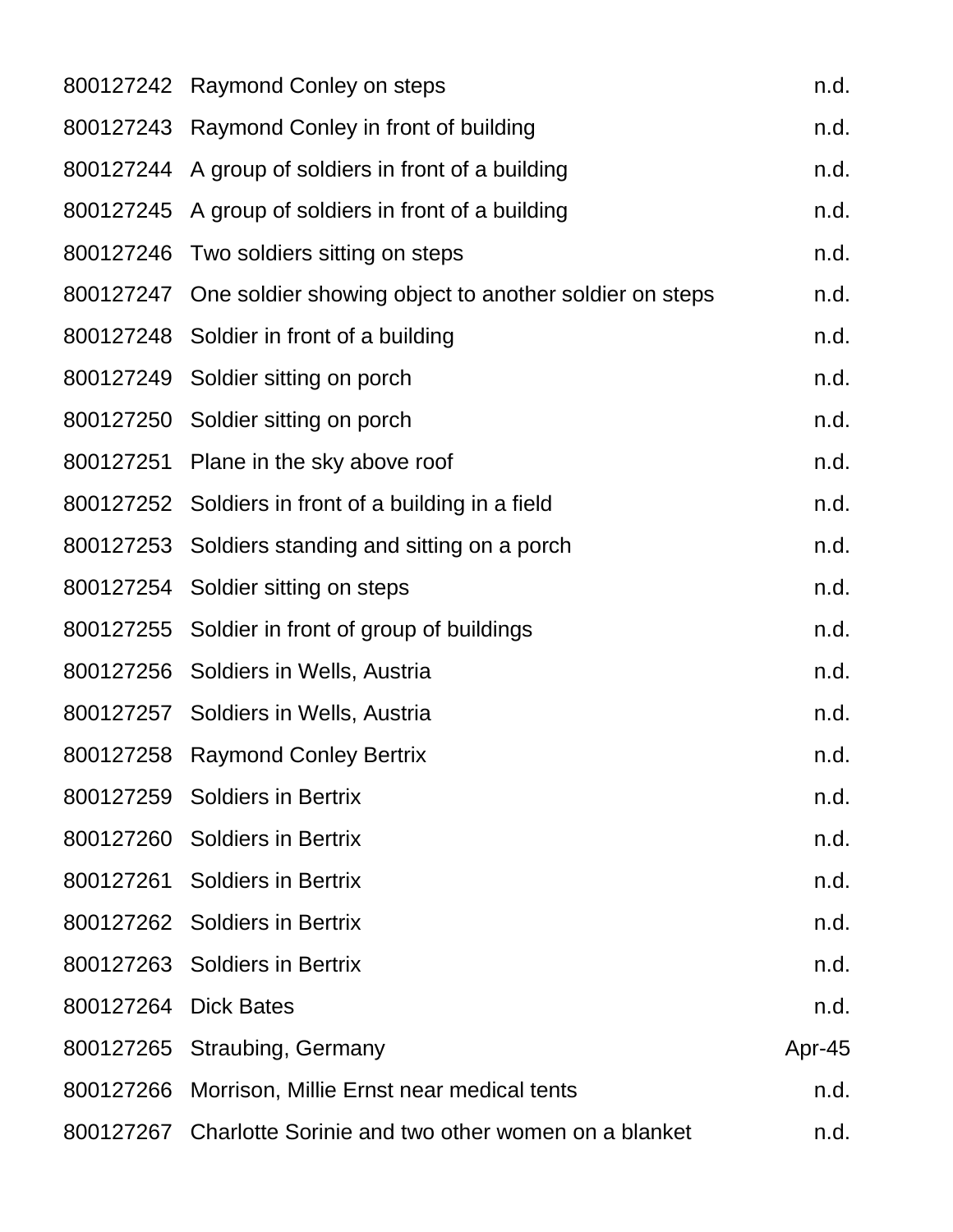|                       | 800127268 Soldier near a ferry on the Danube                                                      | n.d. |
|-----------------------|---------------------------------------------------------------------------------------------------|------|
|                       | 800127269 Danube between Passau and Lehrte, Germany                                               | n.d. |
|                       | 800127270 P.O.W. Regensberg                                                                       | n.d. |
|                       | 800127271 Barracks Orsingen, Germany                                                              | n.d. |
|                       | 800127272 View of the Autobahn from an army vehicle                                               | n.d. |
| 800127273             | Hynes, Krowlihowski, Margaret Heath, M.P. Higgins,<br>John Orndorff, Sam Porfido, Oscar E. Vanier | n.d. |
| 800127274             | 4th Auxiliary Hospital near Regensberg, including Ray<br><b>Uticie</b>                            | n.d. |
|                       | 800127275 M.F. Cowling in Paris                                                                   | n.d. |
|                       | 800127276 Ebensee, Austria                                                                        | n.d. |
| 800127277             | Raymond Conley visiting Ebensee, Austria Visiting 30th<br><b>Field Hospital</b>                   | n.d. |
|                       | 800127278 A soldier in Brusfield - Ebensee                                                        | n.d. |
|                       | 800127279 River Seine, Paris                                                                      | n.d. |
|                       | 800127280 Neil McCague in front of steps                                                          | n.d. |
|                       | 800127281 Soldiers in front of the Paris Opera                                                    | n.d. |
| 800127282             | Raymond Conley in front of the Paris Opera                                                        | n.d. |
| 800127283 St. Florian |                                                                                                   | n.d. |
| 800127284             | Fountain                                                                                          | n.d. |
|                       | 800127285 Mountains and trees                                                                     | n.d. |
|                       | 800127286 Bustling town in Europe                                                                 | n.d. |
| 800127287             | Lodge in the woods                                                                                | n.d. |
| 800127288             | Looking down from a lift ride                                                                     | n.d. |
| 800127289             | Raymond Conley at a plaza in Europe                                                               | n.d. |
|                       | 800127290 A plaza in Europe                                                                       | n.d. |
|                       | 800127291 A plaza in Europe                                                                       | n.d. |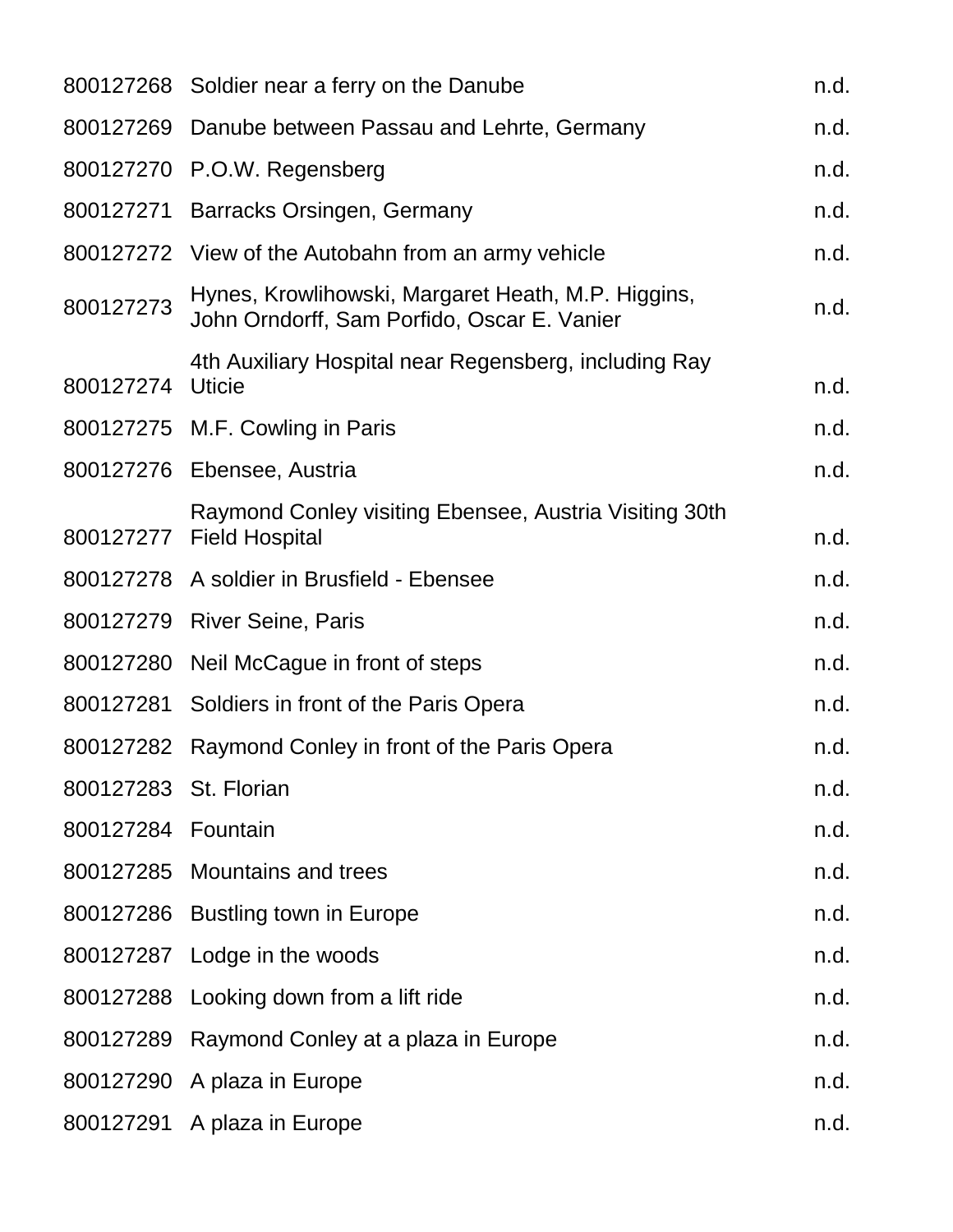|           | 800127292 A farm field                               | n.d. |
|-----------|------------------------------------------------------|------|
|           | 800127293 Raymond Conley near a fountain             | n.d. |
|           | 800127294 Raymond Conley at a plaza in Europe        | n.d. |
|           | 800127295 A plaza in Europe                          | n.d. |
|           | 800127296 Looking down from a lift ride              | n.d. |
|           | 800127297 Mountains and a lake                       | n.d. |
|           | 800127298 Bridge over a river                        | n.d. |
|           | 800127299 Architecture in Europe                     | n.d. |
|           | 800127300 Army plane and soldiers in the snow        | n.d. |
|           | 800127301 Soldiers in a group                        | n.d. |
|           | 800127302 Medic near a plane at an air base          | n.d. |
|           | 800127303 View of a town through a window            | n.d. |
|           | 800127304 Two buildings and a stone wall             | n.d. |
|           | 800127305 Soldiers on a truck bed                    | n.d. |
|           | 800127306 Soldiers in the street                     | n.d. |
|           | 800127307 Soldiers from the inside of the truck bed  | n.d. |
|           | 800127308 Raymond Conley with two women sitting      | n.d. |
|           | 800127309 Two women in a truck bed                   | n.d. |
|           | 800127310 Soldiers at a dock                         | n.d. |
|           | 800127311 Soldiers in front of an army vehicle       | n.d. |
| 800127312 | The front of an army vehicle moving through a town   | n.d. |
|           | 800127313 Soldiers walking through a field           | n.d. |
|           | 800127314 Soldiers standing on a ledge in a building | n.d. |
|           | 800127315 Soldiers in front of a town hospital       | n.d. |
|           | 800127316 Soldiers on a truck bed                    | n.d. |
|           | 800127317 View down the street in Europe             | n.d. |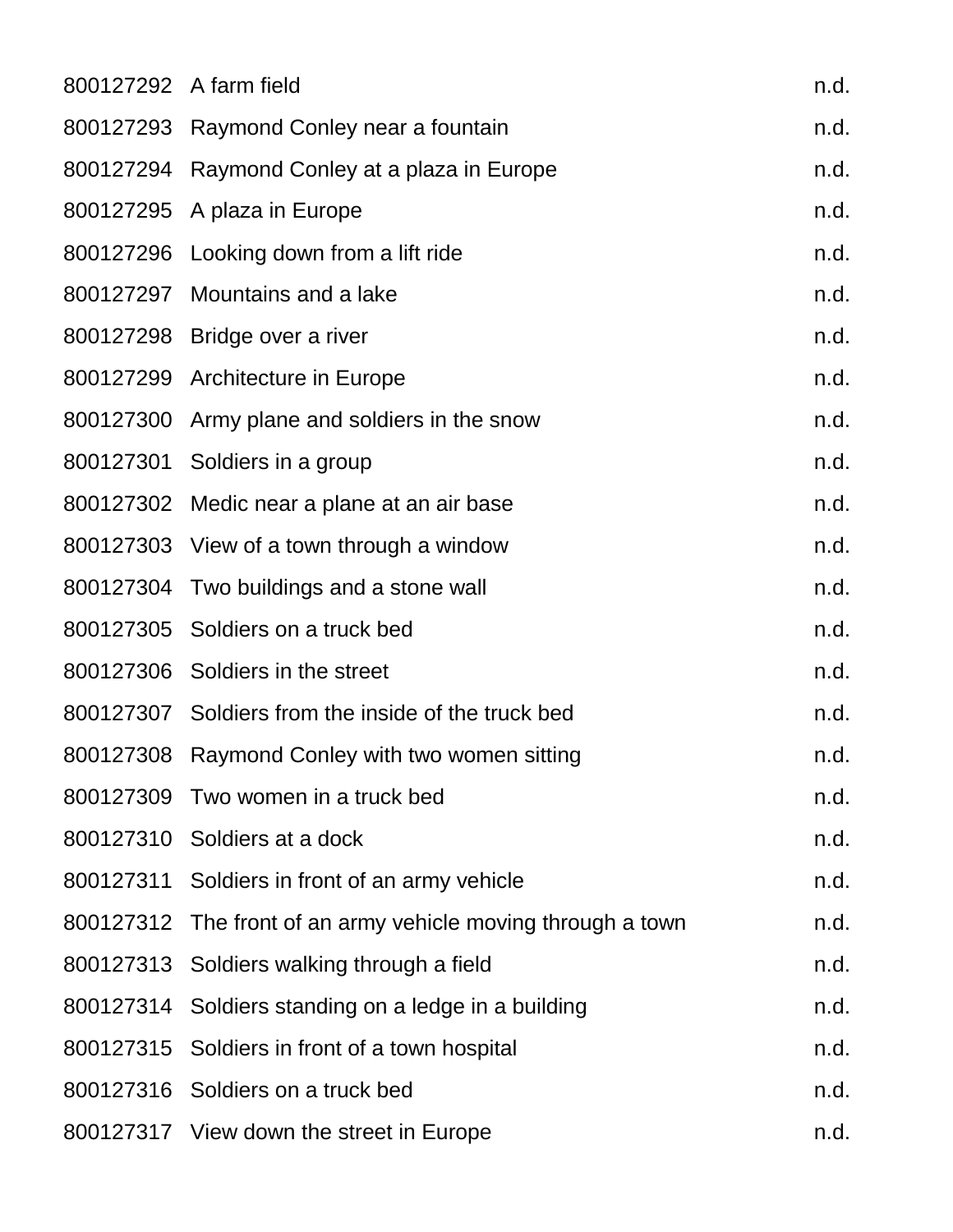|                     | 800127318 View from a window of a town                                               | n.d. |
|---------------------|--------------------------------------------------------------------------------------|------|
|                     | 800127319 View of a plaza                                                            | n.d. |
|                     | 800127320 View down the street in Europe                                             | n.d. |
|                     | 800127321 View from a window of a town                                               | n.d. |
|                     | 800127322 A woman in front of the Eiffel Tower                                       | n.d. |
|                     | 800127323 Raymond Conley on the steps of a building                                  | n.d. |
|                     | 800127324 The exterior of a church                                                   | n.d. |
|                     | 800127325 A soldier in front of a storefront                                         | n.d. |
|                     | 800127326 One male and one female medic standing in a doorway                        | n.d. |
|                     | A group of soldiers in front of army barracks in<br>800127327 Orsingen, Germany      | n.d. |
|                     | 800127328 Raymond Conley on a road near army vehicles                                | n.d. |
|                     | 800127329 A soldier standing in front of a tank                                      | n.d. |
| 800127330           | Raymond Conley with a man and a woman on a bridge                                    | n.d. |
|                     | 800127331 Soldiers in a town                                                         | n.d. |
|                     | 800127332 Soldiers in a field                                                        | n.d. |
| 800127333 Nurenberg | Soldier standing on stage at Nazi Party Rally Grounds in                             | n.d. |
|                     | Four soldiers standing onstage at Nazi Party Rally<br>800127334 Grounds in Nurenberg | n.d. |
| 800127335           | Soldier standing on stage at Nazi Party Rally Grounds in<br>Nurenberg                | n.d. |
| 800127336           | Two soldiers standing on the grounds of the Nazi Party<br><b>Rally Ground</b>        | n.d. |
|                     | 800127337 Raymond Conley at a Nazi air field                                         | n.d. |
|                     | 800127338 Soldier near some graffiti in a European town                              | n.d. |
| 800127339           | Soldiers near a military vehicle                                                     | n.d. |
|                     | 800127340 View of a town from the water                                              | n.d. |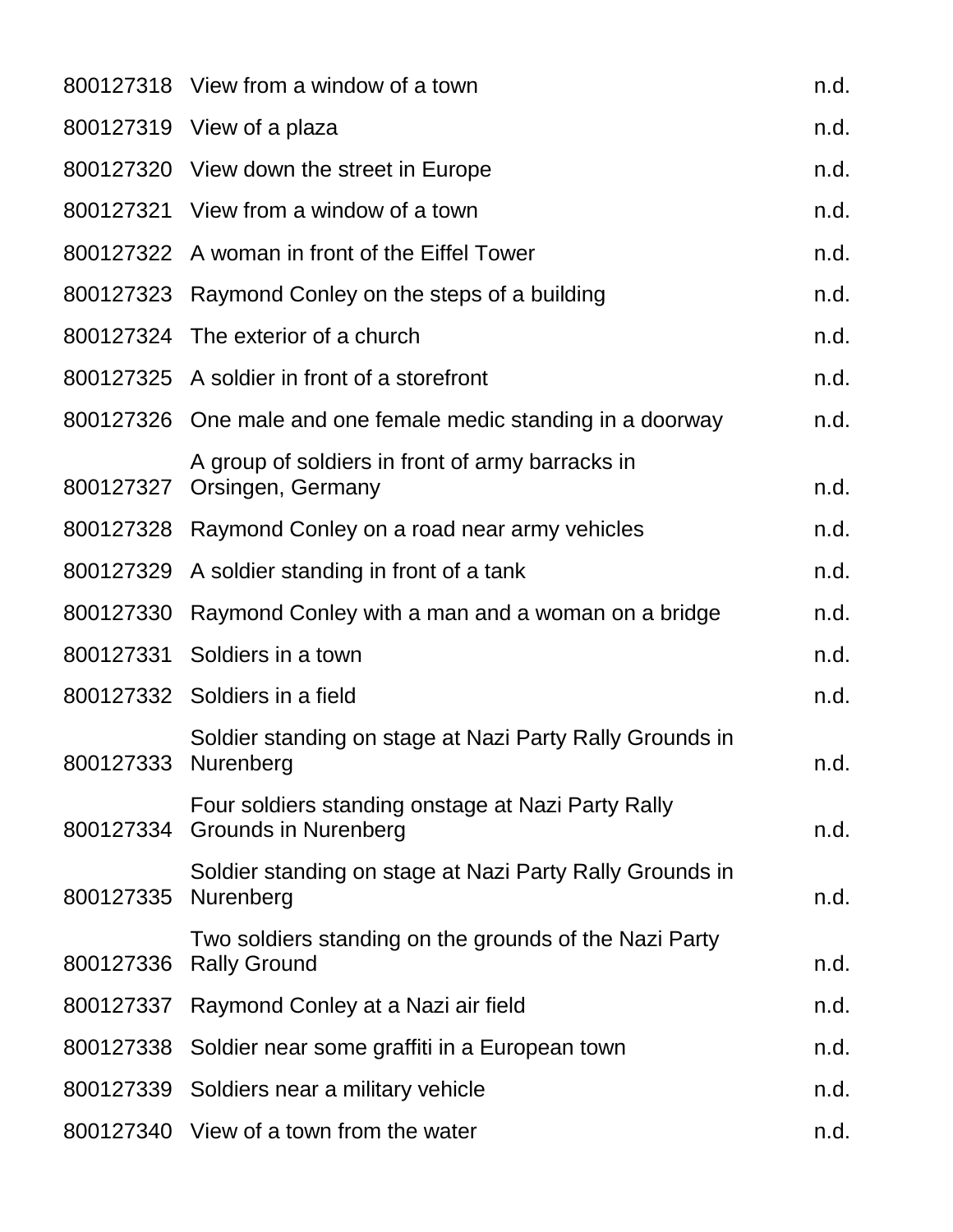|                      | 800127341 Raymond Conley on a road near army vehicles               | n.d. |
|----------------------|---------------------------------------------------------------------|------|
|                      | 800127342 Soldiers near a military vehicle                          | n.d. |
|                      | 800127343 A farm field                                              | n.d. |
|                      | 800127344 A person in a field from above                            | n.d. |
|                      | 800127345 A farm field                                              | n.d. |
|                      | 800127346 A farm field                                              | n.d. |
|                      | 800127347 A European town                                           | n.d. |
|                      | 800127348 A soldier on the side of the road in a town               | n.d. |
|                      | 800127349 Soldiers standing near a military vehicle                 | n.d. |
|                      | 800127350 Soldiers standing in the street                           | n.d. |
| 800127351            | A soldier near some graffiti of a building in ruins                 | n.d. |
|                      | 800127352 Soldiers standing near a military vehicle                 | n.d. |
|                      | 800127353 The view through a window of a town                       | n.d. |
| 800127354 A building |                                                                     | n.d. |
| 800127355            | Two soldiers in front of the army barracks in Orsingen,<br>Germany  | n.d. |
| 800127356            | A view of the tents on the Nazi Party Rally Grounds in<br>Nurenberg | n.d. |
| 800127357            | A view of the tents on the Nazi Party Rally Grounds in<br>Nurenberg | n.d. |
|                      | 800127358 Planes at a Nazi airfield                                 | n.d. |
|                      | 800127359 P.O.W. Regensberg                                         | n.d. |
|                      | 800127360 Open warehouse room                                       | n.d. |
| 800127361            | Nazi Plane                                                          | n.d. |
|                      | 800127362 Ruins of a city                                           | n.d. |
|                      | 800127363 Part of a ledge on a bridge                               | n.d. |
|                      | 800127364 Military vehicle moving through town                      | n.d. |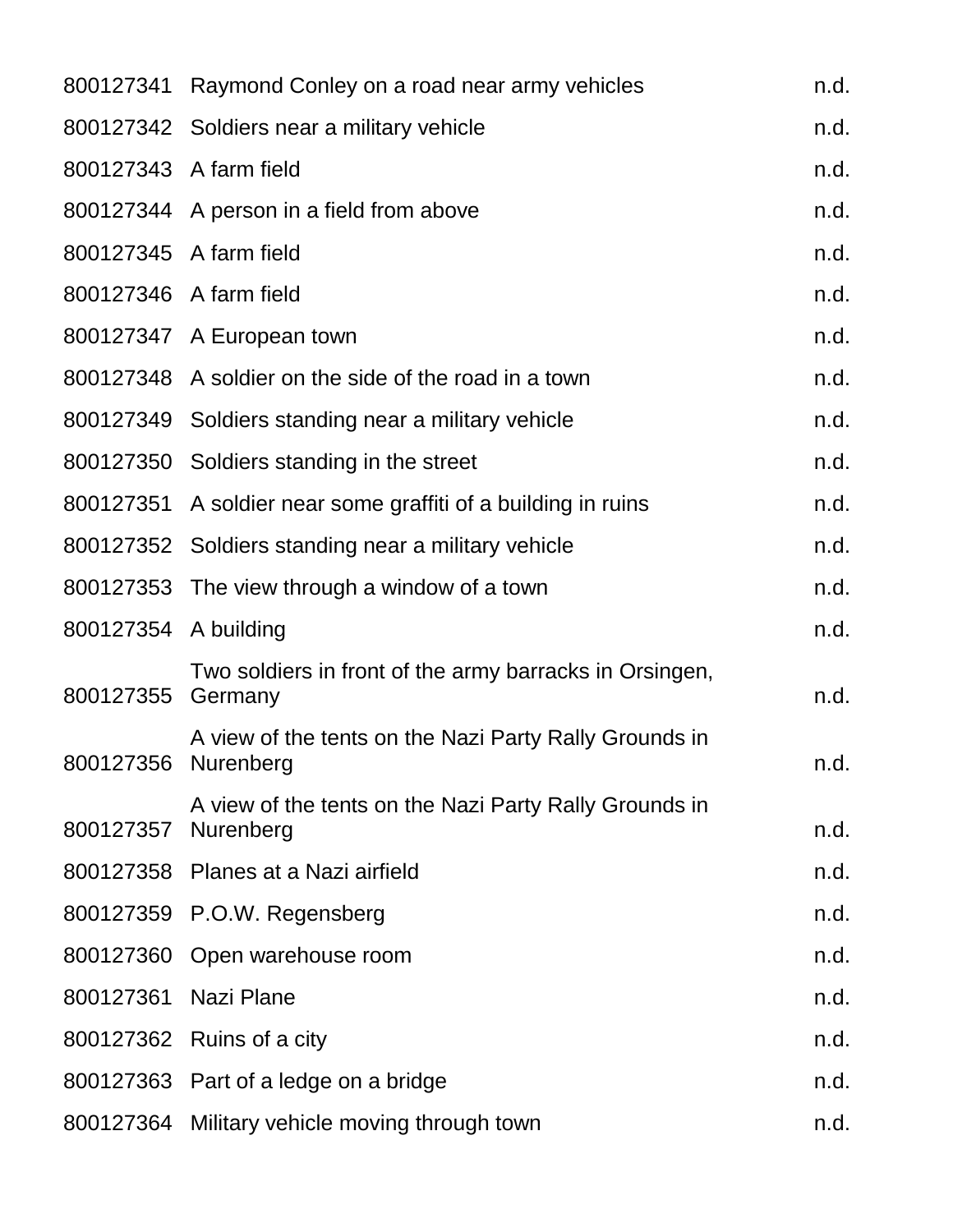|           | 800127365 Soldiers moving around the army base                          | n.d. |
|-----------|-------------------------------------------------------------------------|------|
|           | 800127366 A man and a woman in a house                                  | n.d. |
|           | 800127367 The view of a steeple through the trees                       | n.d. |
|           | 800127368 A farm field                                                  | n.d. |
|           | 800127369 Soldiers at some raildroad tracks                             | n.d. |
|           | 800127370 Soldiers hanging out                                          | n.d. |
| 800127371 | Raymond Conley at the Nazi Party Rally Grounds in<br>Nurenberg, Germany | n.d. |
|           | 800127372 Raymond Conley near the Eiffel Tower                          | n.d. |
| 800127373 | Horse and carriage riding through the forest                            | n.d. |
|           | 800127374 Ruins of a plane in a forest                                  | n.d. |
| 800127375 | Raymond Conley at the Nazi Party Rally Grounds in<br>Nurenberg, Germany | n.d. |
|           | 800127376 A military vehicle moving down a road                         | n.d. |
|           | 800127377 Tanks riding through a field                                  | n.d. |
|           | 800127378 A farm field                                                  | n.d. |
| 800127379 | Military vehicles in a field                                            | n.d. |
|           | 800127380 Military medical vehicles on a trail                          | n.d. |
|           | 800127381 A soldier in a European town                                  | n.d. |
|           | 800127382 A military vehicle with soldiers moving down a road           | n.d. |
|           | 800127383 A military truck filled with soldiers                         | n.d. |
|           | 800127384 A soldier bending down on the flat bed of a military truck    | n.d. |
| 800127385 | A military vehicle with the license plate CZ 24IM G H                   | n.d. |
| 800127386 | A soldier on a trail in front of a house                                | n.d. |
|           | 800127387 Two soldiers on a road in a town                              | n.d. |
|           | 800127388 Military vehicles in a town                                   | n.d. |
|           | 800127389 Bottles in a dark room with a window                          | n.d. |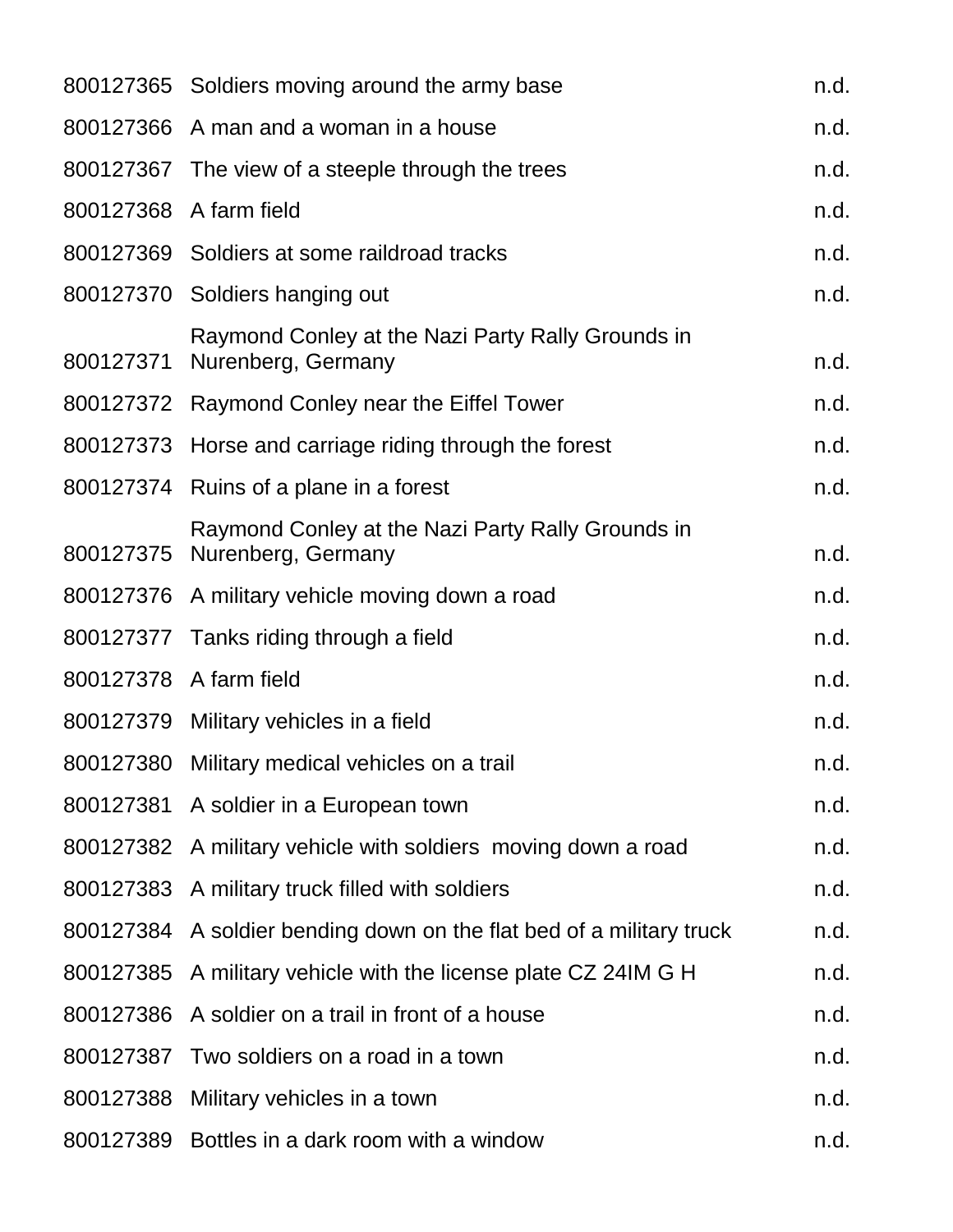| 800127390 | Soldier on the stage of the Nazi Party Rally Grounds in<br>Nurenberg | n.d. |
|-----------|----------------------------------------------------------------------|------|
|           | 800127391 Crates stacked up                                          | n.d. |
|           | 800127392 Soldier at the Nazi Party Rally Grounds in Nurenberg       | n.d. |
|           | 800127393 Soldiers and nurses walking out of a building              | n.d. |
| 800127394 | Soldiers on the Nazi Party Rally Grounds in Nurenburg                | n.d. |
|           | 800127395 Soldiers on the Nazi Party Rally Grounds in Nurenburg      | n.d. |
|           | 800127396 Ruins of the Nazi Party Rally Grounds in Nurenburg         | n.d. |
|           | 800127397 Raymond Conley in a field                                  | n.d. |
|           | 800127398 An air field with planes                                   | n.d. |
|           | 800127399 A person in a field from above                             | n.d. |
|           | 800127400 Horse and carriage riding through the forest               | n.d. |
|           | 800127401 Soldier standing in the road                               | n.d. |
| 800127402 | Horse and carriage riding through the forest                         | n.d. |
|           | 800127403 Ruins of a town                                            | n.d. |
|           | 800127404 Soldiers standing in the grass                             | n.d. |
|           | 800127405 Soldiers and nurses on a military vehicle                  | n.d. |
|           | 800127406 Military vehicle driving down a road                       | n.d. |
| 800127407 | Raymond Conley near some graffiti on the ruins of a<br>building      | n.d. |
|           | 800127408 The archway to a building                                  | n.d. |
|           | 800127409 Soldiers standing in the road                              | n.d. |
|           | 800127410 Raymond Conley reading a newspaper outside                 | n.d. |
|           | 800127411 A medic posing in the street                               | n.d. |
|           | 800127412 A military vehicle in the distance                         | n.d. |
|           | 800127413 Red Cross crates                                           | n.d. |
|           | 800127414 Soldiers walking down a road                               | n.d. |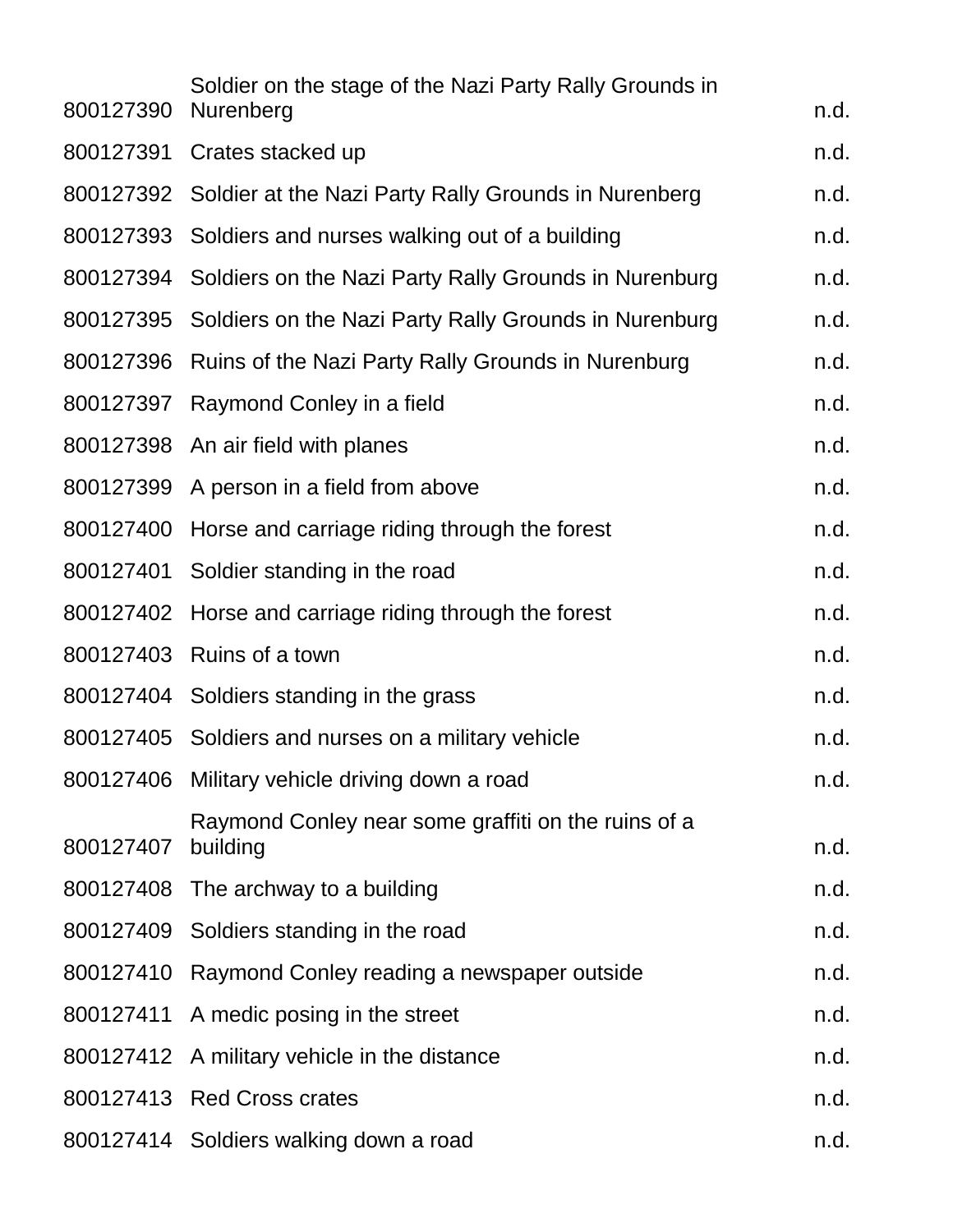|                    | 800127415 Soldiers near a car                                       | n.d. |
|--------------------|---------------------------------------------------------------------|------|
|                    | 800127416 A castle-like structure                                   | n.d. |
|                    | 800127417 Soldiers in the road                                      | n.d. |
| 800127418 A tank   |                                                                     | n.d. |
|                    | 800127419 Military vehicles driving down the road                   | n.d. |
|                    | 800127420 A row of airplanes                                        | n.d. |
|                    | 800127421 Two men standing in a window                              | n.d. |
| 800127422 mountain | Four men standing in a window looking toward a                      | n.d. |
|                    | 800127423 A woman in front of an airplane                           | n.d. |
|                    | 800127424 A house and yard on a mountain                            | n.d. |
|                    | 800127425 Some soldiers and army vehicles in front of a church      | n.d. |
|                    | 800127426 Ruins of some destroyed buildings in the woods            | n.d. |
|                    | 800127427 A woman in front of Red Cross crates                      | n.d. |
| 800127428          | Raymond Conley in front of a field of army vehicles and<br>soldiers | n.d. |
|                    | 800127429 Five women in front of a building                         | n.d. |
|                    | 800127430 Men near and in an army vehicle                           | n.d. |
|                    | 800127431 Crowds of people in a camp                                | n.d. |
|                    | 800127432 Ruins of a city                                           | n.d. |
|                    | 800127433 Ruins of a city                                           | n.d. |
|                    | 800127434 Ruins of a city                                           | n.d. |
| 800127435          | Doctors and nurses from the Red Cross taking in<br>patients         | n.d. |
|                    | 800127436 Planes overhead                                           | n.d. |
| 800127437          | Raymond Conley with three other men and a woman at<br>a camp        | n.d. |
|                    | 800127438 Red Cross campsite                                        | n.d. |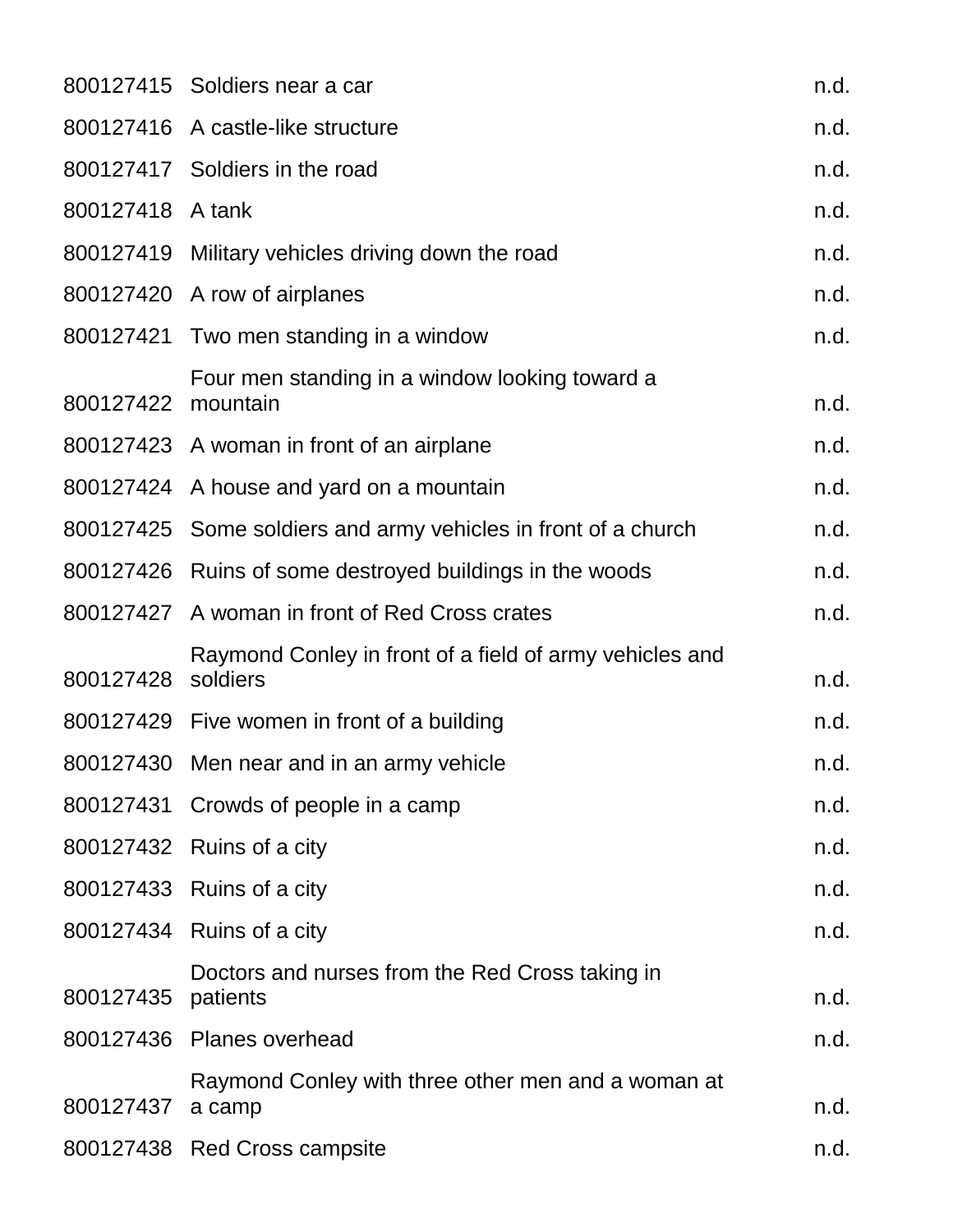|                    | 800127439 A jeep in town                                                              | n.d.      |
|--------------------|---------------------------------------------------------------------------------------|-----------|
|                    | 800127440 A row of military vehicles and soldiers                                     | n.d.      |
|                    | 800127441 Military vehicles in a town                                                 | n.d.      |
|                    | 800127442 A view of military vehicles through a window                                | n.d.      |
|                    | 800127443 Red Cross campsite                                                          | n.d.      |
|                    | 800127444 Men and women near ruins in a town                                          | n.d.      |
|                    | 800127445 Men and women of the Red Cross                                              | n.d.      |
| 800127446 A bridge |                                                                                       | n.d.      |
|                    | 800127447 A group of military vehicles driving on a muddy road                        | n.d.      |
|                    | 800127448 Group of women and a few men in Paris                                       | n.d.      |
|                    | Panoramic photo of the Student Officers Battalion,<br>800127449 Carlisle Barracks, PA | 8/1/1941  |
| 800127450          | Panoramic photo of Company D 27th Battalion Camp<br>Grant, IL                         | 9/23/1941 |
|                    |                                                                                       |           |

## **Container List**

| <b>Folder</b> | Item ID#  | <b>Title</b>                                                                 | <b>Dates</b> |
|---------------|-----------|------------------------------------------------------------------------------|--------------|
| 1             |           | <b>Military Papers</b>                                                       | 1941-1951    |
|               | 800127001 | Special Orders No. 165 Call to Active<br>Duty                                | 7/16/1941    |
|               | 800127002 | Officer's Identification Card No. 56655                                      | 10/16/1941   |
|               | 800127003 | Special Orders No. 79 Promotion from<br>1st Lt. to Capt.                     | 3/20/1943    |
|               | 800127004 | <b>Medical Department Red Cross</b><br><b>Identification Card No. 119933</b> | 4/4/1944     |
|               | 800127005 | "Capt. Raymond Conley" Personal<br>Notebook                                  | 1944         |
|               | 800127006 | <b>Personal Notebook 2</b>                                                   | 1945         |
|               |           |                                                                              |              |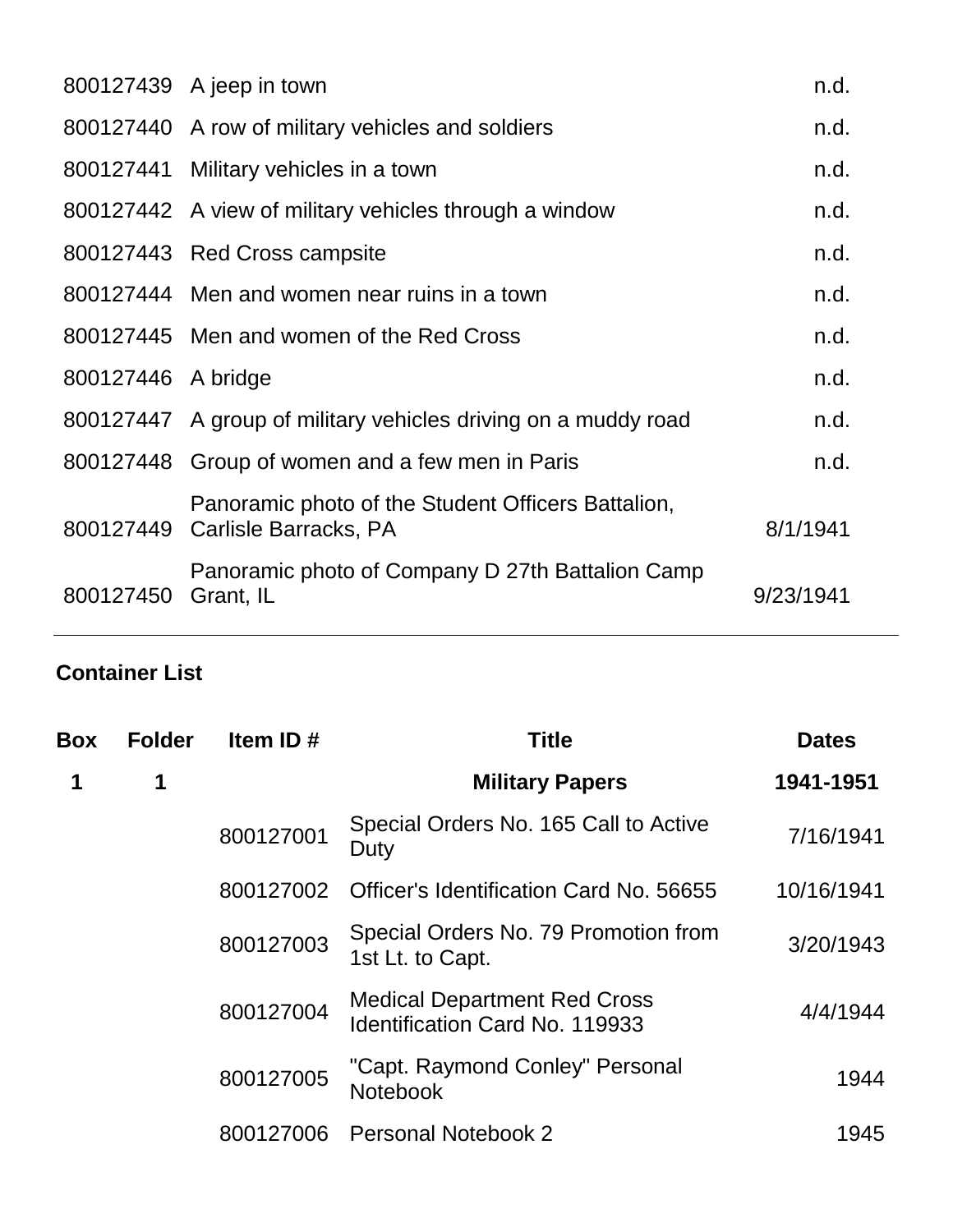|           | 800127007 Officer's Pay Data Card                                 | 6/22/1945 |
|-----------|-------------------------------------------------------------------|-----------|
| 800127008 | European Theater Male Officers' Uniform<br>& Clothing Ration Card | 2/2/1945  |
| 800127009 | <b>European Theater Switzerland Schedule</b>                      | 1945      |
| 800127010 | <b>Veterans Administration Personnel</b><br>Action                | 1/2/1946  |
| 800127011 | <b>Selective Service Registration Certificate</b>                 | 1/15/1951 |

# **Personal European Souvenirs 1944-1945**

| $\overline{2}$ | 800127012 | <b>ATC North Atlantic Routes Illustration</b>                    | n.d.      |
|----------------|-----------|------------------------------------------------------------------|-----------|
|                | 800127013 | Paris Olympia Theater Ticket                                     | 9/20/1945 |
|                | 800127014 | 10 Francs Grand-Duche de Luxembourg                              | n.d.      |
|                | 800127015 | 10 Francs Banque Nationale De Belgique                           | n.d.      |
|                | 800127016 | Musee du Louvre July 1945                                        | 7/1945    |
|                | 800127017 | <b>Association Pour La Restauration Du</b><br>Chateau de Chillon | n.d.      |
|                | 800127018 | Charly's Tea Room Gstaad matchbook                               | n.d.      |
|                | 800127019 | Obersalzberg Hitler's Mountain Retreat<br>Map (2 copies)         | n.d.      |
|                | 800127020 | <b>Terrace Palace Hotel Engelberg Ticket</b>                     | n.d.      |
|                | 800127021 | <b>Hotel Schweizerhof Olten Card</b>                             | n.d.      |
|                | 800127022 | Deutschland 5 Mark (2) series                                    | 1944      |
|                | 800127023 | <b>Brienz Bernese Oberland Lunch card</b>                        | n.d.      |
|                | 800127024 | Welcome in Engelberg U.S. Forces<br>Packet                       | n.d.      |
|                | 800127025 | Basler Wochen Bulletin Pocket Map                                | 9/9/1945  |
|                | 800127026 | Three Kings Hotel Basle Dinner Menu                              | 9/6/1945  |
|                | 800127027 | <b>Hotel Schweizerhof Olten Information</b><br>Page (2 copies)   | n.d.      |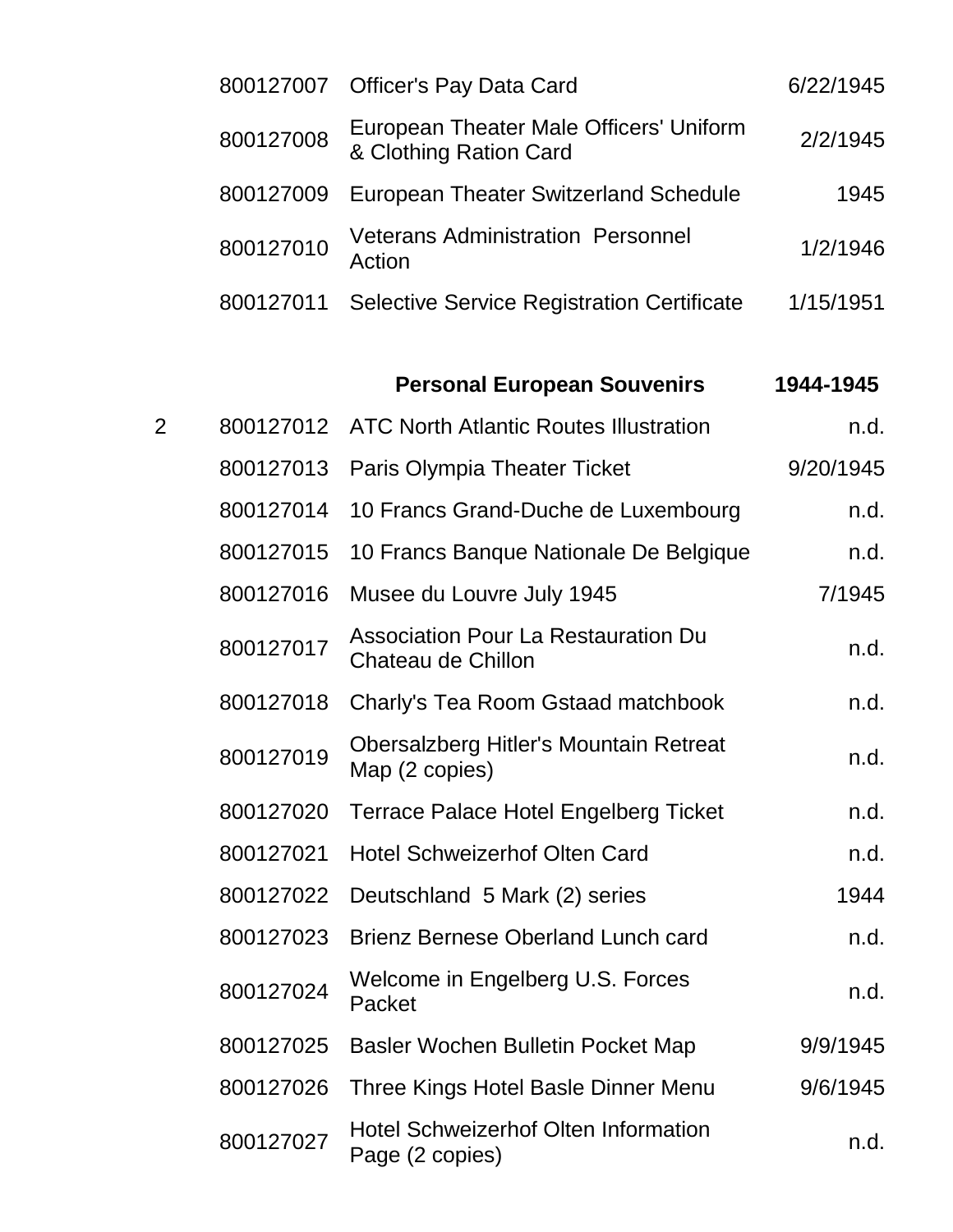|   | 800127028 | Information packet for U.S. Soldier on<br>leave in Switzerland                                                              | n.d.      |
|---|-----------|-----------------------------------------------------------------------------------------------------------------------------|-----------|
|   |           | 800127029 Basle Pamphlet                                                                                                    | n.d.      |
|   |           | <b>Postcards</b>                                                                                                            | 1938-1945 |
| 3 | 800127030 | Engelberg Photo Mignonettes Engelberg,<br>Herrenruti                                                                        | n.d.      |
|   | 800127031 | Engelberg Photo Mignonettes Titlisspitze                                                                                    | n.d.      |
|   | 800127032 | Engelberg Photo Mignonettes Engelberg,<br>Inneres der Kirche                                                                | n.d.      |
|   | 800127033 | Engelberg Photo Mignonettes Engelberg,<br>Alpina-Schwimmbad                                                                 | n.d.      |
|   | 800127034 | Engelberg Photo Mignonettes Engelberg,<br><b>Trubsee and Hahnen</b>                                                         | n.d.      |
|   | 800127035 | <b>Engelberg Photo Mignonettes Hotel</b><br>Trubsee mit Pfaffenwand and Jochpass<br>Titlis, Reissend Nollen und Wedenstocke | n.d.      |
|   | 800127036 | Engelberg Photo Mignonettes Engelberg,<br>Schwebebahn Gerschni-Trubsee gegen<br>Hahnen                                      | n.d.      |
|   | 800127037 | Engelberg Photo Mignonettes Engelberg,<br>Schwandalp mit Titlis                                                             | n.d.      |
|   | 800127038 | <b>Engelberg Photo Mignonettes Engelberg</b><br>mit Hahnen Spannorter und Titlis                                            | n.d.      |
|   | 800127039 | <b>Engelberg Photo Mignonettes Engelberg</b><br>gegen den Juchlipass                                                        | n.d.      |
|   | 800127040 | <b>Engelberg Photo Mignonettes Engelberg</b><br>mit Titlis                                                                  | n.d.      |
|   | 800127041 | <b>Engelberg Photo Mignonettes Engelberg</b><br>mit Hahnen                                                                  | n.d.      |
|   | 800127042 | <b>Basel Photo Mignonettes Zoologischer</b><br>Garten Basel. Eisbaren Jardin<br>Zoologique, Bale. Ours blancs               | n.d.      |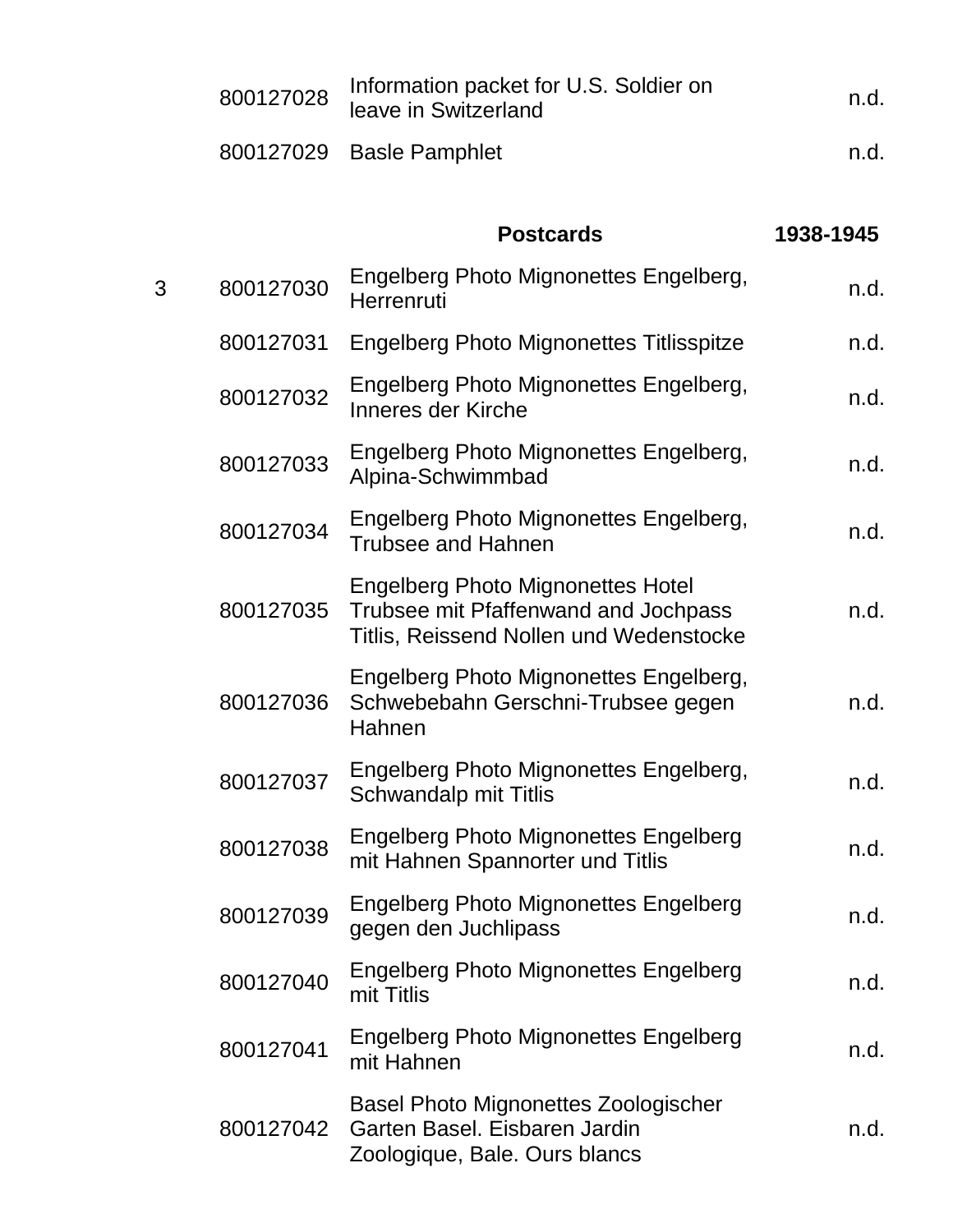| 800127043 | Basel Photo Mignonettes Basel.<br>Spalentor - Bale. La Tour de Spalen                                        | n.d. |
|-----------|--------------------------------------------------------------------------------------------------------------|------|
| 800127044 | <b>Basel Photo Mignonettes Basel. Munster</b><br>- Bale. La Cathedrale                                       | n.d. |
| 800127045 | <b>Basel Photo Mignonettes Basel - Bale</b>                                                                  | n.d. |
| 800127046 | Basel Photo Mignonettes Basel.<br>Marktplatz - Bale.Le Marche                                                | n.d. |
| 800127047 | <b>Basel Photo Mignonettes Basel - Bale</b>                                                                  | n.d. |
| 800127048 | <b>Basel Photo Mignonettes Basel - Bale</b>                                                                  | n.d. |
| 800127049 | <b>Basel Photo Mignonettes Basel. Mittlere</b><br>Rheinbrucke - Bale. Pont du milieu                         | n.d. |
| 800127050 | <b>Basel Photo Mignonettes Basel.</b><br>Deutschrittergarten und Munster Bale. La<br>Cathedrale              | n.d. |
| 800127051 | Basel Photo Mignonettes Basel. Bahnhof<br>- Bale. La gare                                                    | n.d. |
| 800127052 | Kyffhauser - Kinder - Und Waisenheim<br>Wittlich/Mofel (Bez. Trier) Gesamtansicht                            | n.d. |
| 800127053 | Kyffhauser - Kinder - Und Waisenheim<br>Wittlich/Mofel (Bez. Trier) Ausmarsch<br>unserver H.F.               | n.d. |
| 800127054 | Kyffhauser - Kinder - Und Waisenheim<br>Wittlich/Mofel (Bez. Trier) Eingang                                  | n.d. |
| 800127055 | Kyffhauser - Kinder - Und Waisenheim<br>Wittlich/Mofel (Bez. Trier) Feier im Adolf -<br><b>Hitler - Saal</b> | n.d. |
| 800127056 | Kyffhauser - Kinder - Und Waisenheim<br>Wittlich/Mofel (Bez. Trier) Kyffhauser -<br>Saal (Speisesaal)        | n.d. |
| 800127057 | Kyffhauser - Kinder - Und Waisenheim<br>Wittlich/Mofel (Bez. Trier) Herbert -<br>Norkus - Klasse             | n.d. |
| 800127058 | Kyffhauser - Kinder - Und Waisenheim                                                                         | n.d. |
|           |                                                                                                              |      |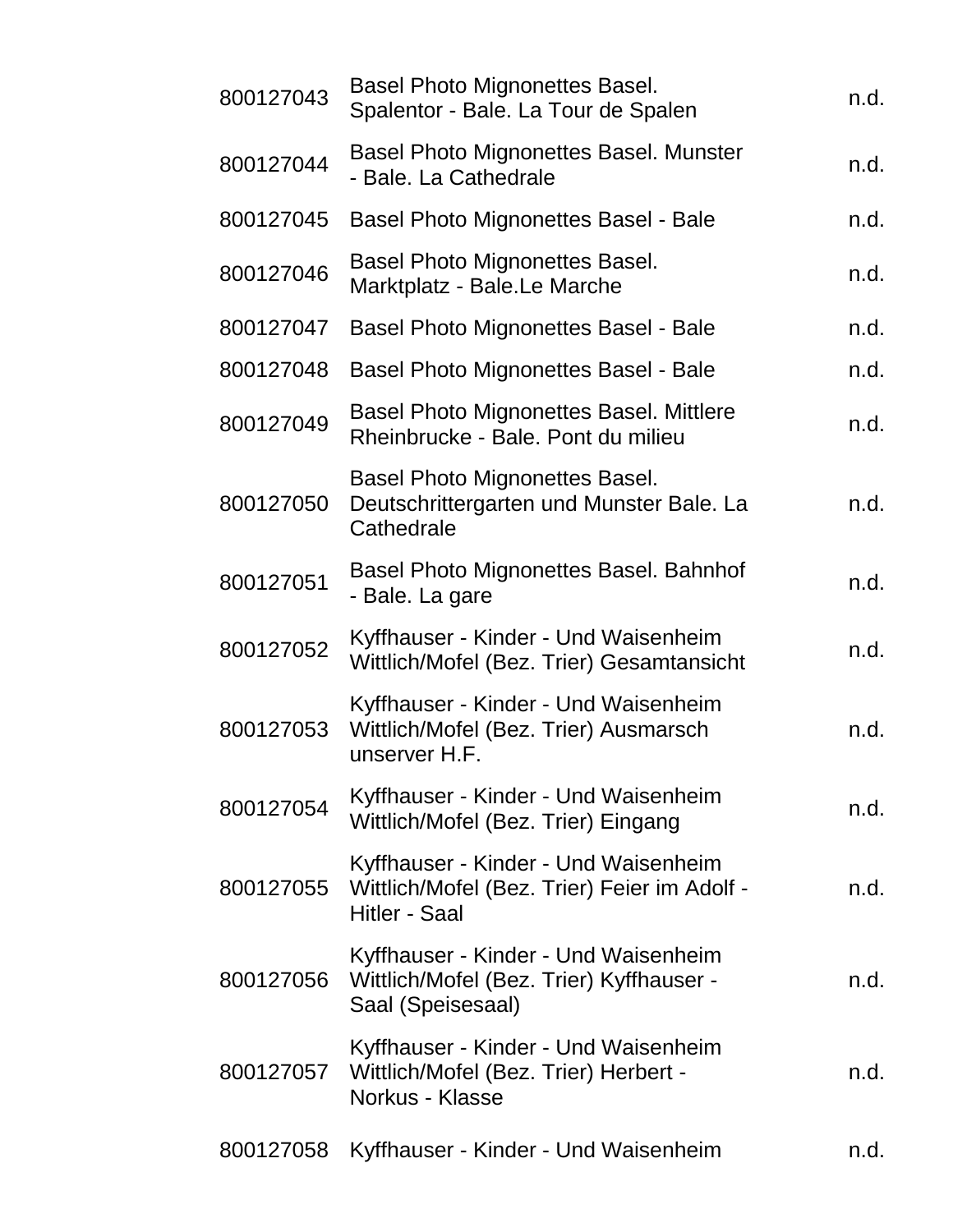|           | Wittlich/Mofel (Bez. Trier) Schlageter -<br>Klasse                                                                           |      |
|-----------|------------------------------------------------------------------------------------------------------------------------------|------|
| 800127059 | Kyffhauser - Kinder - Und Waisenheim<br>Wittlich/Mofel (Bez. Trier) Turnen auf<br>dem Sportplatz                             | n.d. |
| 800127060 | Kyffhauser - Kinder - Und Waisenheim<br>Wittlich/Mofel (Bez. Trier) Spiel - und<br>Sportplatz                                | n.d. |
| 800127061 | Kyffhauser - Kinder - Und Waisenheim<br>Wittlich/Mofel (Bez. Trier) Beim<br>Modellbau                                        | n.d. |
| 800127062 | Kyffhauser - Kinder - Und Waisenheim<br>Wittlich/Mofel (Bez. Trier) Gartenbau -<br>Unterricht                                | n.d. |
| 800127063 | Kyffhauser - Kinder - Und Waisenheim<br>Wittlich/Mofel (Bez. Trier) Lesezimmer                                               | n.d. |
| 800127064 | Kyffhauser - Kinder - Und Waisenheim<br>Wittlich/Mofel (Bez. Trier) Beschaftigung<br>im Schlageter - Zimmer                  | n.d. |
| 800127065 | Kyffhauser - Kinder - Und Waisenheim<br>Wittlich/Mofel (Bez. Trier) Musikalische<br>Unterhaltung im Koniqin - Luise - Zimmer | n.d. |
| 800127066 | Kyffhauser - Kinder - Und Waisenheim<br>Wittlich/Mofel (Bez. Trier) Unsere Kleinen<br>im Gudrun - Zimmer                     | n.d. |
| 800127067 | Kyffhauser - Kinder - Und Waisenheim<br>Wittlich/Mofel (Bez. Trier) Schul -<br>Kochunterricht                                | n.d. |
| 800127068 | Kyffhauser - Kinder - Und Waisenheim<br>Wittlich/Mofel (Bez. Trier) Hauskuche                                                | n.d. |
| 800127068 | Kyffhauser - Kinder - Und Waisenheim<br>Wittlich/Mofel (Bez. Trier) Ein<br>Waschraum                                         | n.d. |
| 800127068 | Kyffhauser - Kinder - Und Waisenheim<br>Wittlich/Mofel (Bez. Trier) Baderaum                                                 | n.d. |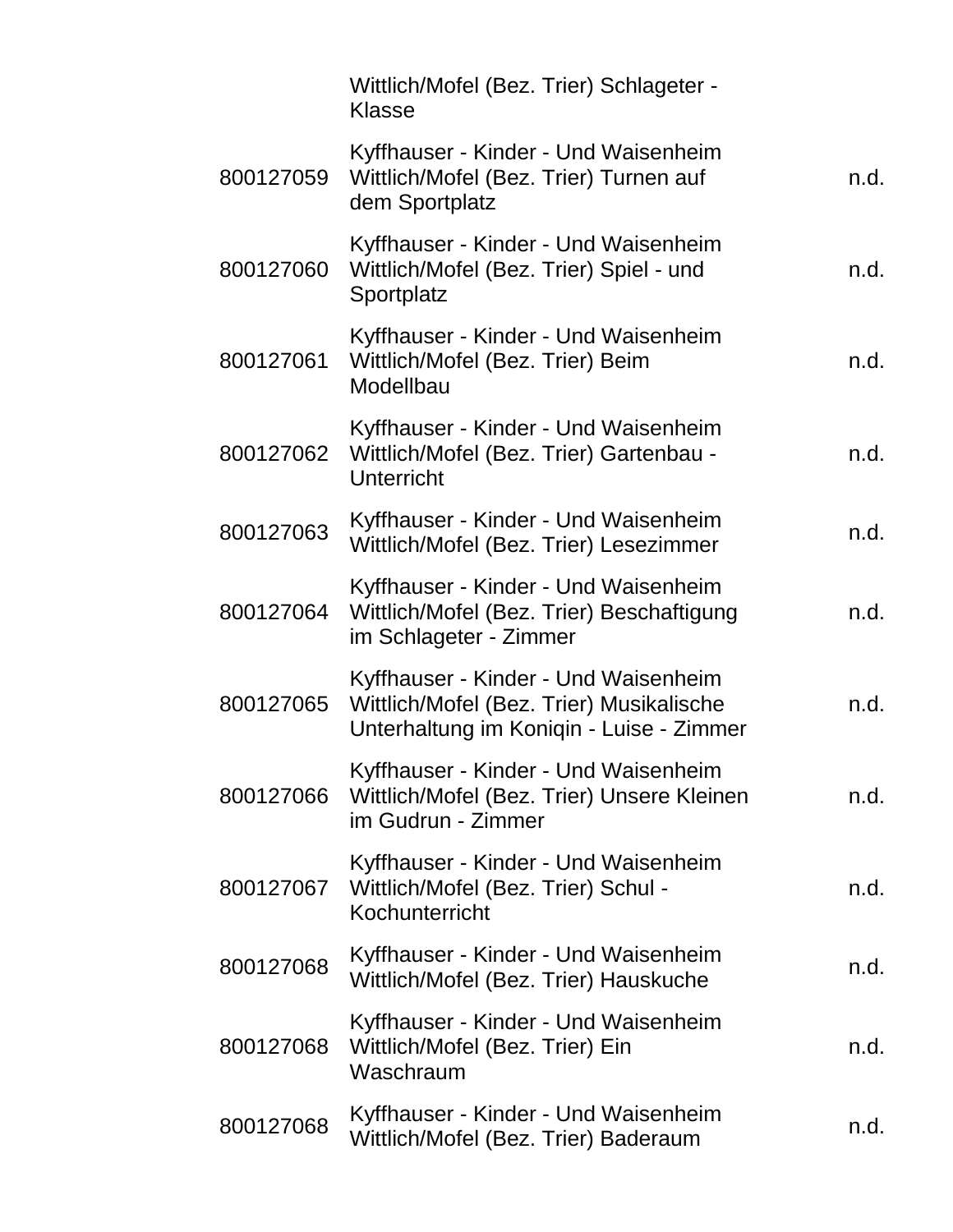| 800127068 | Kyffhauser - Kinder - Und Waisenheim<br>Wittlich/Mofel (Bez. Trier) Knaben -<br>Schlafsaal (Schnabensaal) | n.d.      |
|-----------|-----------------------------------------------------------------------------------------------------------|-----------|
| 800127068 | <b>Paris Postcard Booklet Les Invalides</b>                                                               | n.d.      |
| 800127068 | Paris Postcard Booklet Place de la<br>Concorde                                                            | n.d.      |
| 800127068 | Paris Postcard Booklet Le Palais de<br>Justice et le Pont au Change                                       | n.d.      |
| 800127068 | Paris Postcard Booklet Place de l'Opera                                                                   | n.d.      |
| 800127069 | Paris Postcard Booklet Eglise de la<br>Madeleine                                                          | n.d.      |
| 800127070 | Paris Postcard Booklet Eglise de la<br>Madeleine                                                          | n.d.      |
| 800127071 | Paris Postcard Booklet Notre-Dame et le<br>Square de l'Archeveche                                         | n.d.      |
| 800127072 | Paris Postcard Booklet L'Arc de<br>Triomphe de l'Etoile                                                   | n.d.      |
| 800127073 | Paris Postcard Booklet Basilique du<br>Sacre-Coeur et l'escalier monumental                               | n.d.      |
| 800127074 | Luxembourg Postcard Booklet Entrée de<br>la ville par la Passerelle                                       | n.d.      |
| 800127075 | Luxembourg Postcard Booklet Revue de<br>la troupe par le major-commandent                                 | n.d.      |
| 800127076 | Luxembourg Postcard Booklet Valle de la<br>Petrusse & Nouveau Pont Petrusstal mit<br>neuer Brucke         | n.d.      |
| 800127077 | Luxembourg Postcard Booklet Grund &<br>ville haute - Grund & Oberstadt                                    | n.d.      |
| 800127078 | Luxembourg Postcard Booklet Eglise St.<br>Michel & environs St. Michaels-Kirche mit<br>Umgebung           | n.d.      |
| 800127080 | Postcard from Capt. Mary F. Cowling to<br>Capt. Conley from Switzerland                                   | 8/30/1945 |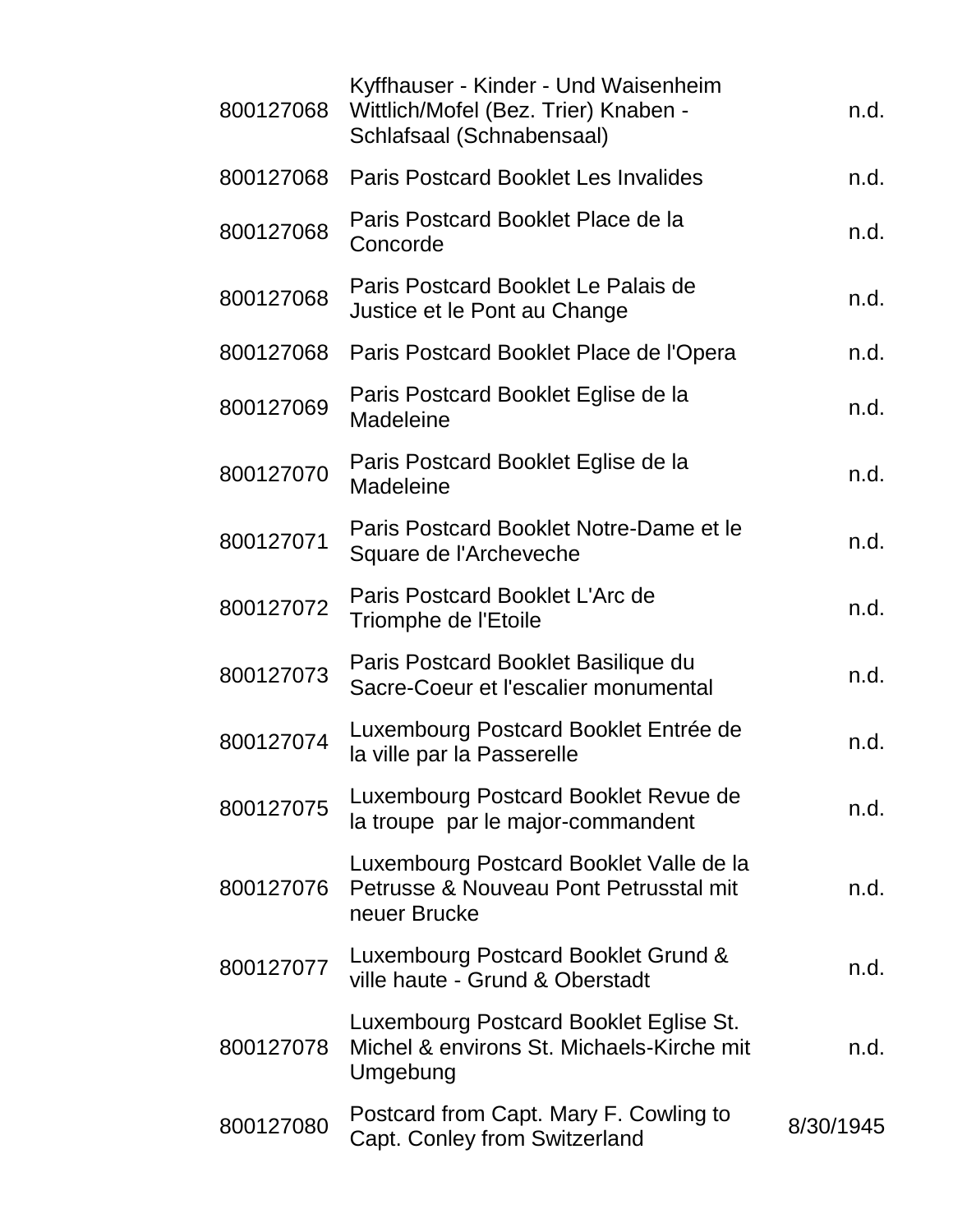| 800127081        | Basel - Spalentor (2 copies)                                 | n.d.     |
|------------------|--------------------------------------------------------------|----------|
| 800127082        | <b>Basel - Barfusserplatz</b>                                | n.d.     |
| 800127083        | Basel - Blumenrain (2 copies)                                | n.d.     |
| 800127084        | Stift St. Florian, Prinz-Eugen-Bett                          | n.d.     |
| 800127085        | Chateau de Chillon                                           | n.d.     |
| 800127086        | <b>Grand Café Restaurant Baselstab</b>                       | n.d.     |
| 800127087        | Stift St. Florian, Kaiserstock                               | n.d.     |
| 800127088        | Stift St. Florian, Hauptfront                                | n.d.     |
| 800127089        | Stift St. Florian, Hauptaltar                                | n.d.     |
| 800127090        | Stift St. Florian, Audienzsaal                               | n.d.     |
| 800127091        | Stift St. Florian, Bruckner-Orgel                            | n.d.     |
| 800127092        | Stift St. Florian, Marmorsaal von aussen<br>m. Stiftsbrunnen | n.d.     |
| 800127093        | Markt St. Florian                                            | n.d.     |
| 800127094        | <b>Basel</b>                                                 | n.d.     |
| 800127095        | Gstaad                                                       | n.d.     |
| 800127096        | Gstaad. - Royal Hotel und Lauibach                           | n.d.     |
| 800127097 Luzern |                                                              | n.d.     |
|                  | 800127098 Vierwaldstattersee, Luzern                         | n.d.     |
| 800127099        | <b>Luzern und Pilatus</b>                                    | n.d.     |
| 800127100        | Luzern und die Alpen                                         | n.d.     |
| 800127101        | <b>Luzern und Pilatus</b>                                    | n.d.     |
| 800127102        | <b>Bargirls Postcard</b>                                     | n.d.     |
| 800127103        | <b>Bahnhofbuffet Luzern</b>                                  | 9/5/1945 |
| 800127104        | <b>Schloss Idstein/Taunus</b>                                | n.d.     |
| 800127105        | <b>Schloss Idstein/Taunus</b>                                | n.d.     |
| 800127106        | Adolf Hitlers Geburtshaus in Braunau a.                      | n.d.     |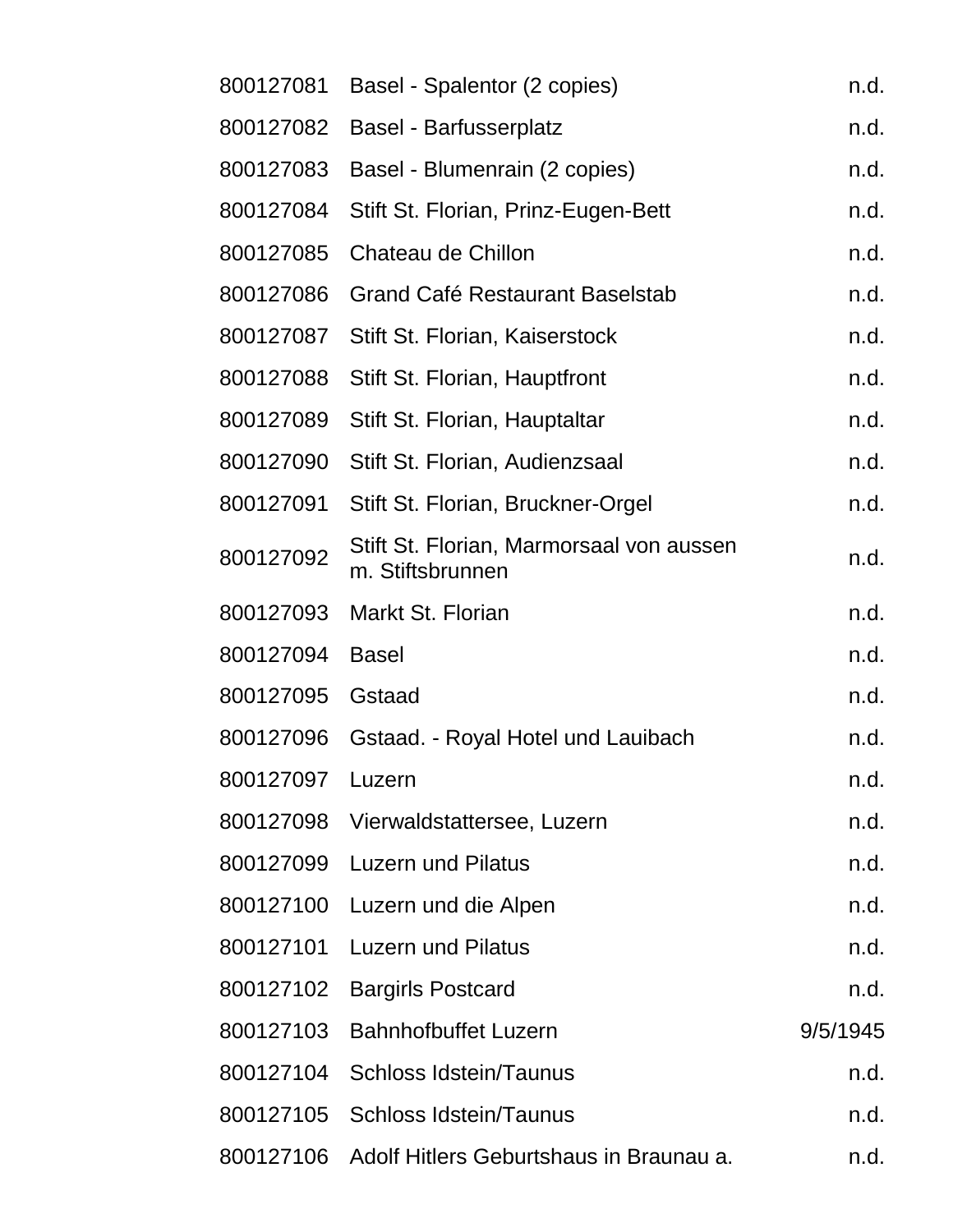|           | Inn                                                                                                                                                          |          |
|-----------|--------------------------------------------------------------------------------------------------------------------------------------------------------------|----------|
| 800127107 | Adolf Hitlers Geburtshaus in Braunau a.<br>Inn                                                                                                               | n.d.     |
| 800127108 | Adolf Hitlers Geburtshaus in Braunau a.<br>Inn                                                                                                               | n.d.     |
| 800127109 | Adolf Hitlers Geburtshaus in Braunau a.<br>Inn                                                                                                               | n.d.     |
| 800127110 | Volksdeutsches Kameradschaftsopfer<br>der deutschen Jugend September 1941                                                                                    | n.d.     |
| 800127111 | Volksdeutsches Kameradschaftsopfer<br>der deutschen Jugend September 1941                                                                                    | n.d.     |
| 800127112 | Volksdeutsches Kameradschaftsopfer<br>der deutschen Jugend Oktober 1941                                                                                      | n.d.     |
| 800127113 | Volksdeutsches Kameradschaftsopfer<br>der deutschen Jugend November 1941                                                                                     | n.d.     |
| 800127114 | Volksdeutsches Kameradschaftsopfer<br>der deutschen Jugend December 1941                                                                                     | n.d.     |
| 800127115 | Devise der Usego: Gute Ware Billig                                                                                                                           | n.d.     |
| 800127116 | PK Autnahme: Freytag (Wb)                                                                                                                                    | n.d.     |
| 800127117 | Offizielle Bildpostfacten Sammlung der<br>Geschaftstelle Osterriedjhilfe Wien, Bild 1<br>Wien Stephansdom                                                    | 5/2/1938 |
| 800127118 | Offizielle Bildpostfacten Sammlung der<br>Geschaftstelle Osterriedjhilfe Wien, Bild 2<br>Wien Parlamentsgebaude, Gikdes<br><b>Reichs - tommiffars Burdel</b> | 5/2/1938 |
| 800127119 | Offizielle Bildpostfacten Sammlung der<br>Geschaftstelle Osterriedjhilfe Wien, Bild 3<br>Wien, Lobtomikplak                                                  | 5/2/1938 |
| 800127120 | Offizielle Bildpostfacten Sammlung der<br>Geschaftstelle Osterriedjhilfe Wien, Bild 4<br>Das hollengebirge                                                   | 5/2/1938 |
| 800127121 | Offizielle Bildpostfacten Sammlung der                                                                                                                       | 5/2/1938 |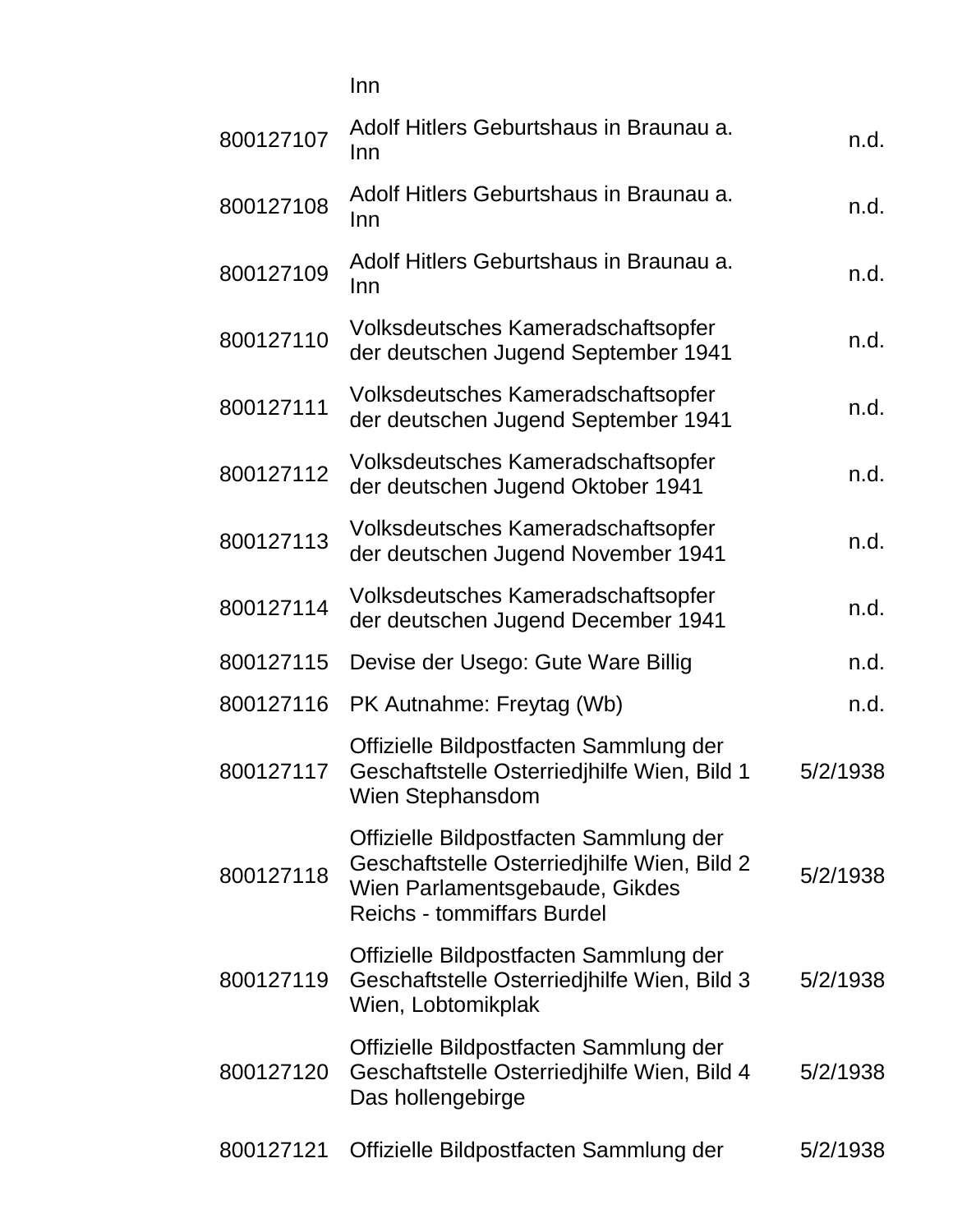|           | Geschaftstelle Osterriedjhilfe Wien, Bild 5<br>Braunau, Geburtstadtdes Fuhrers                                           |          |
|-----------|--------------------------------------------------------------------------------------------------------------------------|----------|
| 800127122 | Offizielle Bildpostfacten Sammlung der<br>Geschaftstelle Osterriedjhilfe Wien, Bild 6<br>Der Dachstein                   | 5/2/1938 |
| 800127123 | Offizielle Bildpostfacten Sammlung der<br>Geschaftstelle Osterriedjhilfe Wien, Bild 7<br>Pak Lueg                        | 5/2/1938 |
| 800127124 | Offizielle Bildpostfacten Sammlung der<br>Geschaftstelle Osterriedjhilfe Wien, Bild 8<br><b>Murztal</b>                  | 5/2/1938 |
| 800127125 | Offizielle Bildpostfacten Sammlung der<br>Geschaftstelle Osterriedjhilfe Wien, Bild 9<br>Rindentrager, Steiermarf        | 5/2/1938 |
| 800127126 | Offizielle Bildpostfacten Sammlung der<br>Geschaftstelle Osterriedjhilfe Wien, Bild<br>10 Ruine Durnstein                | 5/2/1938 |
| 800127127 | Offizielle Bildpostfacten Sammlung der<br>Geschaftstelle Osterriedjhilfe Wien, Bild<br>11 Linz, Hauptplak                | 5/2/1938 |
| 800127128 | Offizielle Bildpostfacten Sammlung der<br>Geschaftstelle Osterriedjhilfe Wien, Bild<br>12 Osterreichifche Bauernhochzeit | 5/2/1938 |
| 800127129 | Offizielle Bildpostfacten Sammlung der<br>Geschaftstelle Osterriedjhilfe Wien, Bild<br>13 Der Grokglodner                | 5/2/1938 |
| 800127130 | Offizielle Bildpostfacten Sammlung der<br>Geschaftstelle Osterriedjhilfe Wien, Bild<br><b>14 Stadt Stenr</b>             | 5/2/1938 |
| 800127131 | Offizielle Bildpostfacten Sammlung der<br>Geschaftstelle Osterriedjhilfe Wien, Bild<br>15 Graunfee                       | 5/2/1938 |
| 800127132 | Offizielle Bildpostfacten Sammlung der<br>Geschaftstelle Osterriedjhilfe Wien, Bild<br>16 Innsbruck, "Goldenes Dachl"    | 5/2/1938 |